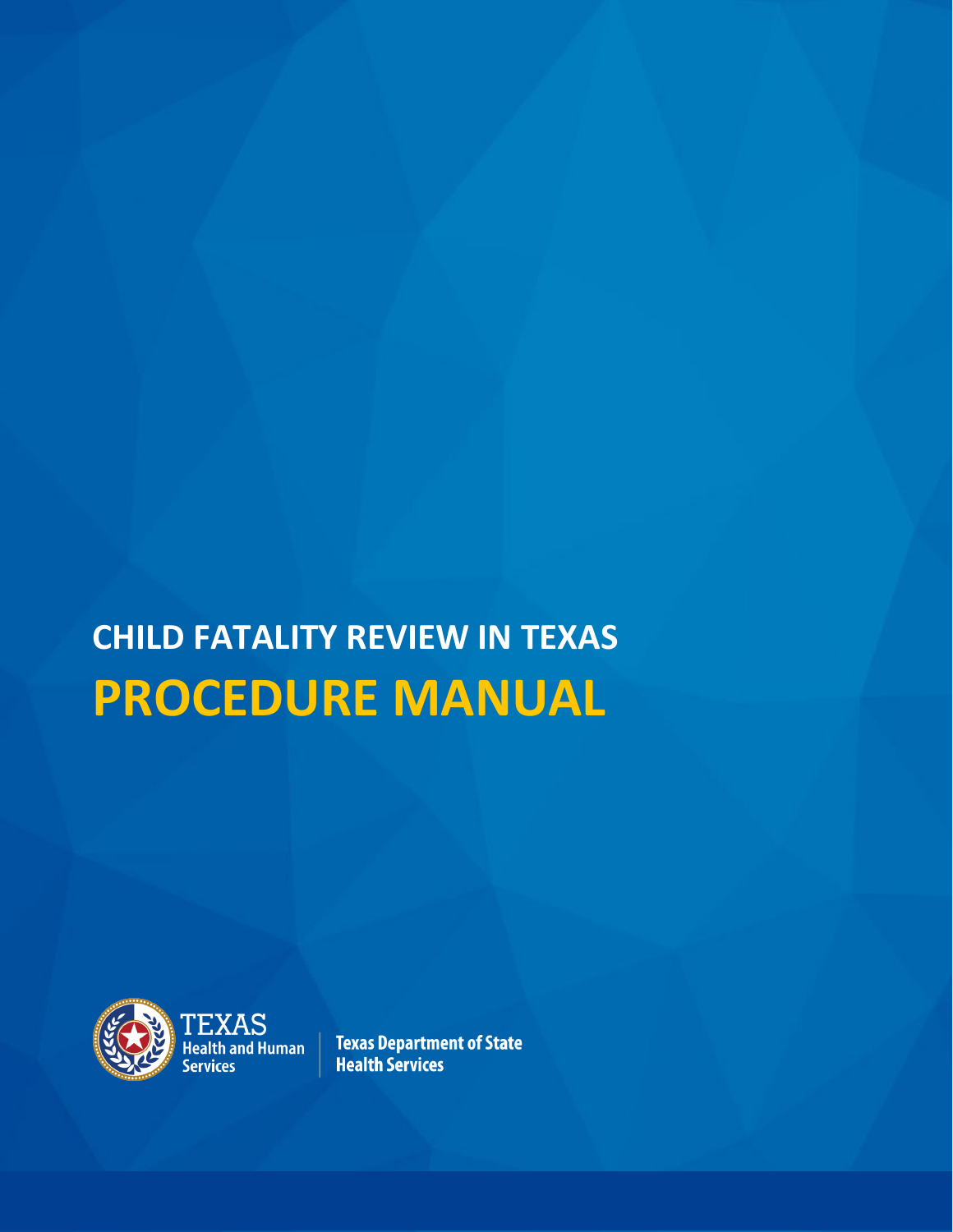#### Contents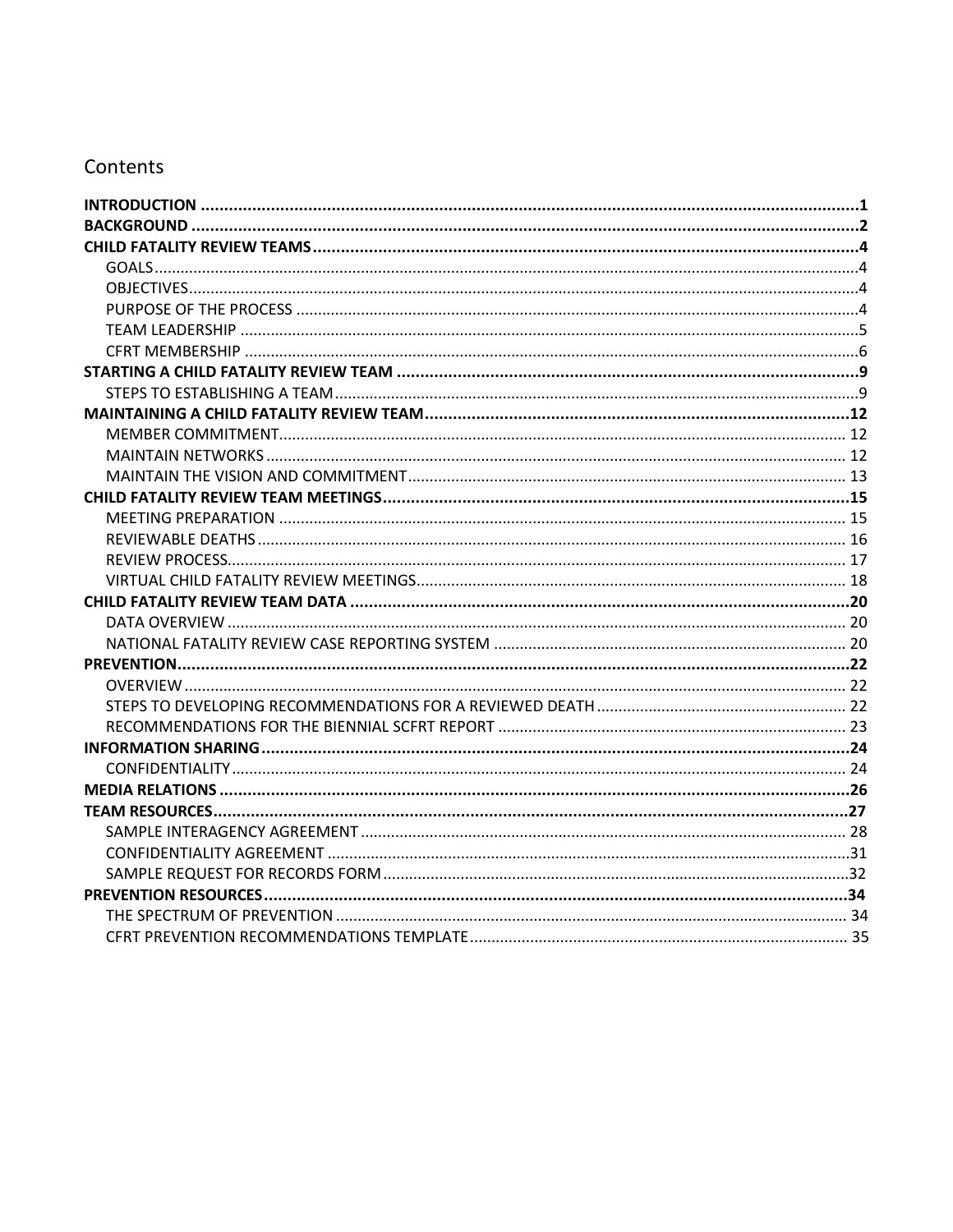# <span id="page-2-1"></span><span id="page-2-0"></span>**INTRODUCTION**

In 1995, the Texas Legislature amended **[Chapter 264](https://statutes.capitol.texas.gov/Docs/FA/htm/FA.264.htm)** of the Texas Family Code (TFC) by adding the State Child Fatality Review Team (SCFRT) Committee and Investigation Statute. The Texas Legislature created the SCFRT Committee and established procedures for operating local child fatality review teams (CFRTs) and reporting and investigating child fatalities. The SCFRT Committee works with local CFRTs throughout Texas and makes recommendations to the governor and legislature about reducing the number of preventable child fatalities. Today, local CFRTs cover areas with over 95% of the state's population.

One of the primary reasons for conducting child fatality reviews throughout the U.S. has been to identify, and ultimately prevent, child fatalities caused by abuse and neglect. Fatalities caused by injury are not only preventable but can also uncover undetected cases of abuse and neglect. Texas, like most states, has opted for a broader fatality review process that addresses child fatality from a public health perspective. Teams are encouraged to review all cases of child fatality in their coverage area, including natural deaths, and provide recommendations to prevent future deaths. By adopting this public health approach, the underreporting of maltreatment‐related fatalities is systematically addressed. Further, there can be a better understanding and greater awareness of all causes of child fatality at the local, state, and national level to assist in prevention initiatives.

Local CFRTs in Texas are created by the voluntary cooperation of individuals and agencies involved with child fatalities. Local CFRT membership is comprised of professionals who work in fields related to child mortality in their communities. The efforts of local CFRTs, the SCFRT Committee, and others who support the establishment and implementation of an integrated system of child fatality review is evidence of Texas' commitment to protect and raise children in a healthy and safe environment.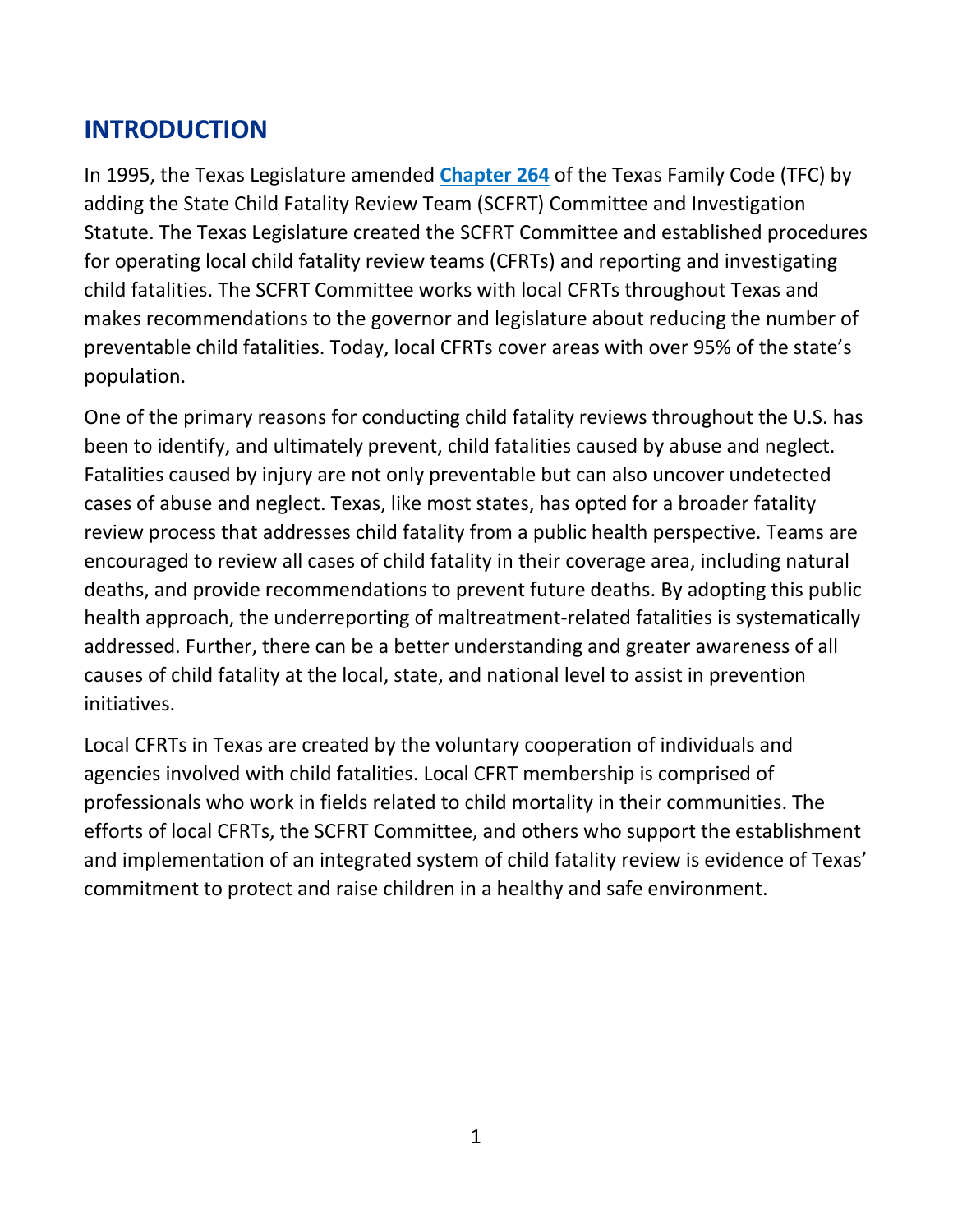# <span id="page-3-1"></span><span id="page-3-0"></span>**BACKGROUND**

Texas' first local CFRT started in Dallas in 1992 with a one-year pilot project overseen and funded by the Children's Justice Act (CJA) Grant Project, a federal grant project administered by the Texas Department of Protective and Regulatory Services, now known as the Texas Department of Family and Protective Services (DFPS). In 1994, CJA formed a statewide committee of professionals with expertise in child protection, health, and safety issues to embark on the difficult process of examining the child fatality response system in Texas and make recommendations for legislation.

The CJA CFRT committee found a need to improve the process for reporting child fatalities, death certification, and training for professionals in child death investigations. They found little consistency among child death investigation procedures; variances in local capacity, data processes and child safety resources; and disparities among access to qualified professionals. Although there were many similarities among communities, unique circumstances existed in every community in their response to cases of child death.

The committee also found that data on the incidence and causes of child fatality was inconsistent and that standardized definitions to record this data did not exist. The discrepancy between the numbers of child maltreatment‐related fatalities recorded by Child Protective Services (CPS) and the state Bureau of Vital Statistics illustrated the problem with not having a coordinated data collection system. The reason for many child fatalities being classified as injuries or unexplained fatalities may be because of the lack of knowledge and training about child abuse and neglect.

On Sept. 1, 1995, the amendment of Chapter 264 of the TFC established a SCFRT committee and standardized the data collection system. The purpose of the SCFRT Committee as outlined in Section 264.503 of the TFC is to:

- Develop an understanding of the causes and incidence of child fatality
- Identify procedures within the agencies represented to reduce the number of preventable child fatalities
- Promote public awareness
- Make recommendations to the governor and the legislature for changes in law, policy, and practice to reduce the number of preventable child fatalities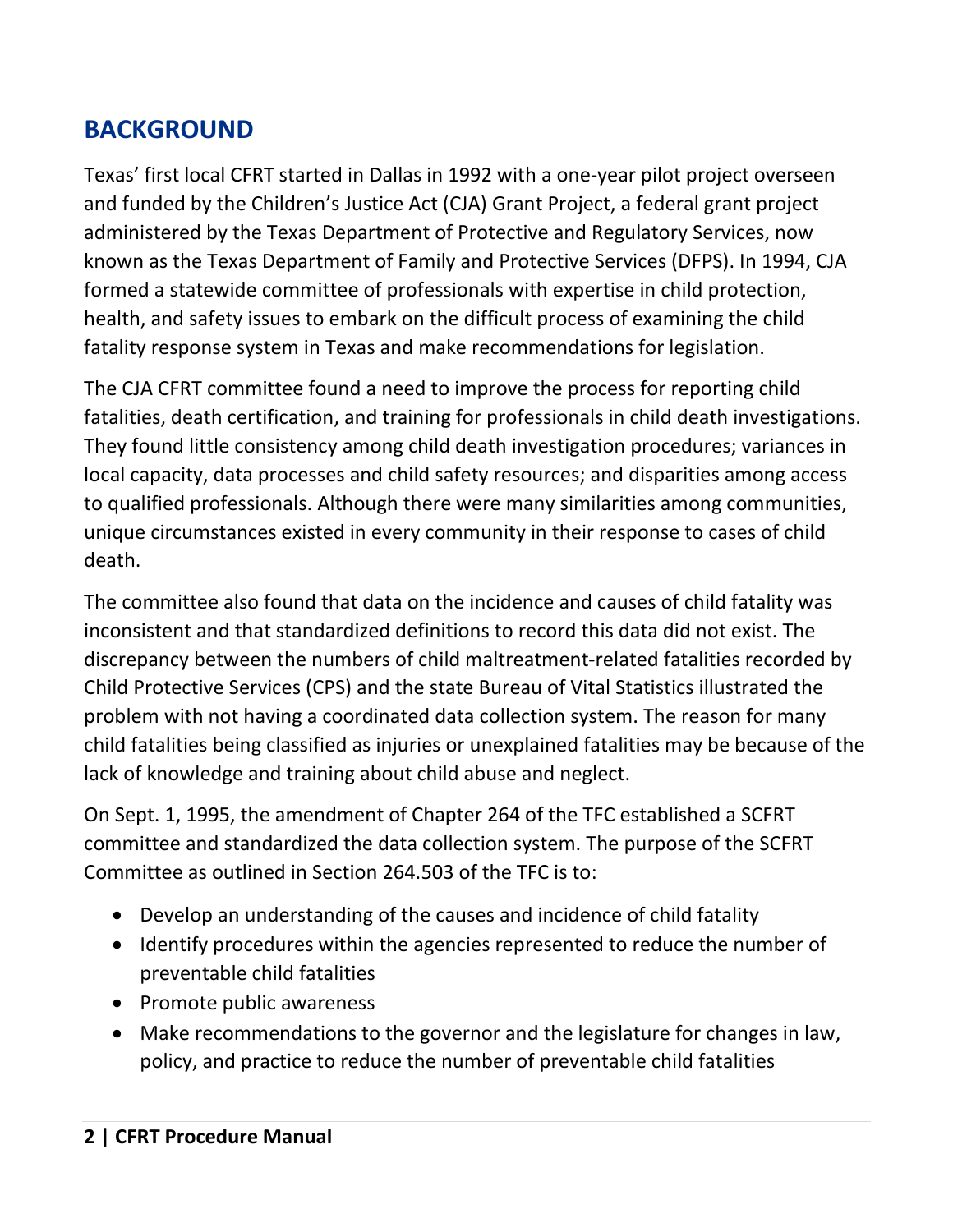The legislature directed the Department of Protective and Regulatory Services, now known as DFPS, the Department of Health, now known as the Texas Department of State Health Services (DSHS), and the Children's Trust Fund of Texas Council to work together as a support system for the SCFRT Committee.

Currently, DSHS is responsible for assisting the SCFRT Committee with developing model protocols for reporting and investigating child fatality; establishing and training local CFRTs; and collecting and reviewing child fatality data. The state injury prevention coordinator is the liaison for SCFRT Committee activities through the Office of Injury Prevention.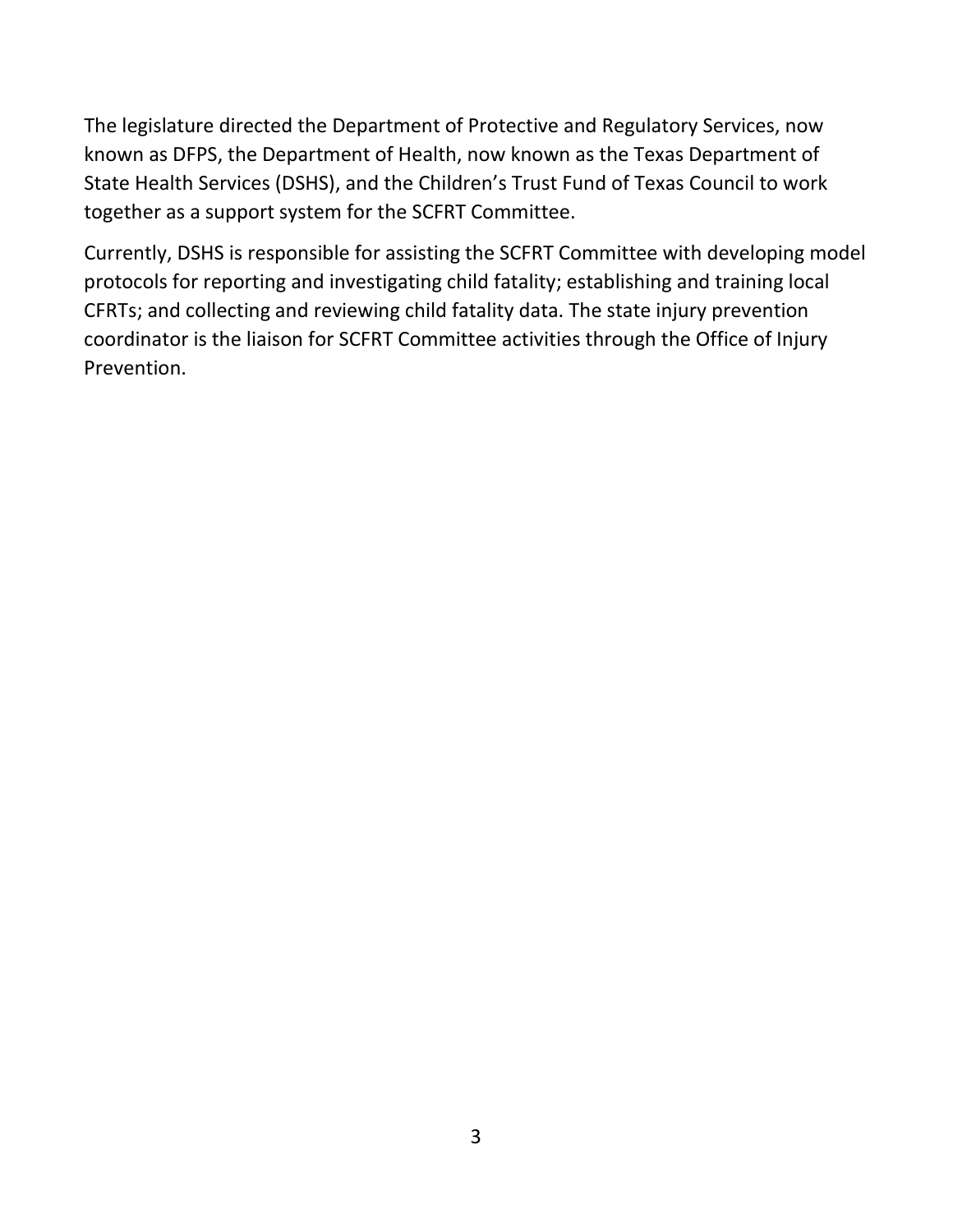# <span id="page-5-4"></span><span id="page-5-0"></span>**CHILD FATALITY REVIEW TEAMS**

<span id="page-5-1"></span>Local CFRTs are working groups of community partners. They review child deaths on a local level from a public health perspective. Reviewing a child's death helps identify strategies to decrease preventable child deaths. Local CFRTs vary in size and the number of counties for which they review child deaths. Some teams review deaths for only one county. Regional teams review deaths for two or more counties.

# **GOALS**

The goals of CFRTs are to:

- Improve the response to child fatalities
- Provide accurate information about how and why Texas children are dying
- Reduce the number of preventable risks and deaths among children by establishing an effective review and standardized data collection system for all child fatalities that will inform local programming

# <span id="page-5-2"></span>**OBJECTIVES**

Members on local CFRTs strive to:

- Assure an accurate record of child fatalities by age, location, cause, manner, and circumstance
- Support adequate child death investigation and certification
- Enable multi‐agency collaboration, cooperation, and communication at the state and local levels regarding child fatalities
- Enhance the general awareness of child fatality through providing insight and understanding about how and why children die
- Identify system‐based barriers to child health and safety that, when removed, will ultimately reduce the number of preventable child fatalities
- Develop recommendations for community prevention initiatives

# <span id="page-5-3"></span>**PURPOSE OF THE PROCESS**

- To accurately identify and record the cause of every child fatality
- To collect uniform and accurate statistics about child fatality
- To identify circumstances surrounding child fatality that could prevent future fatalities and inform preventive efforts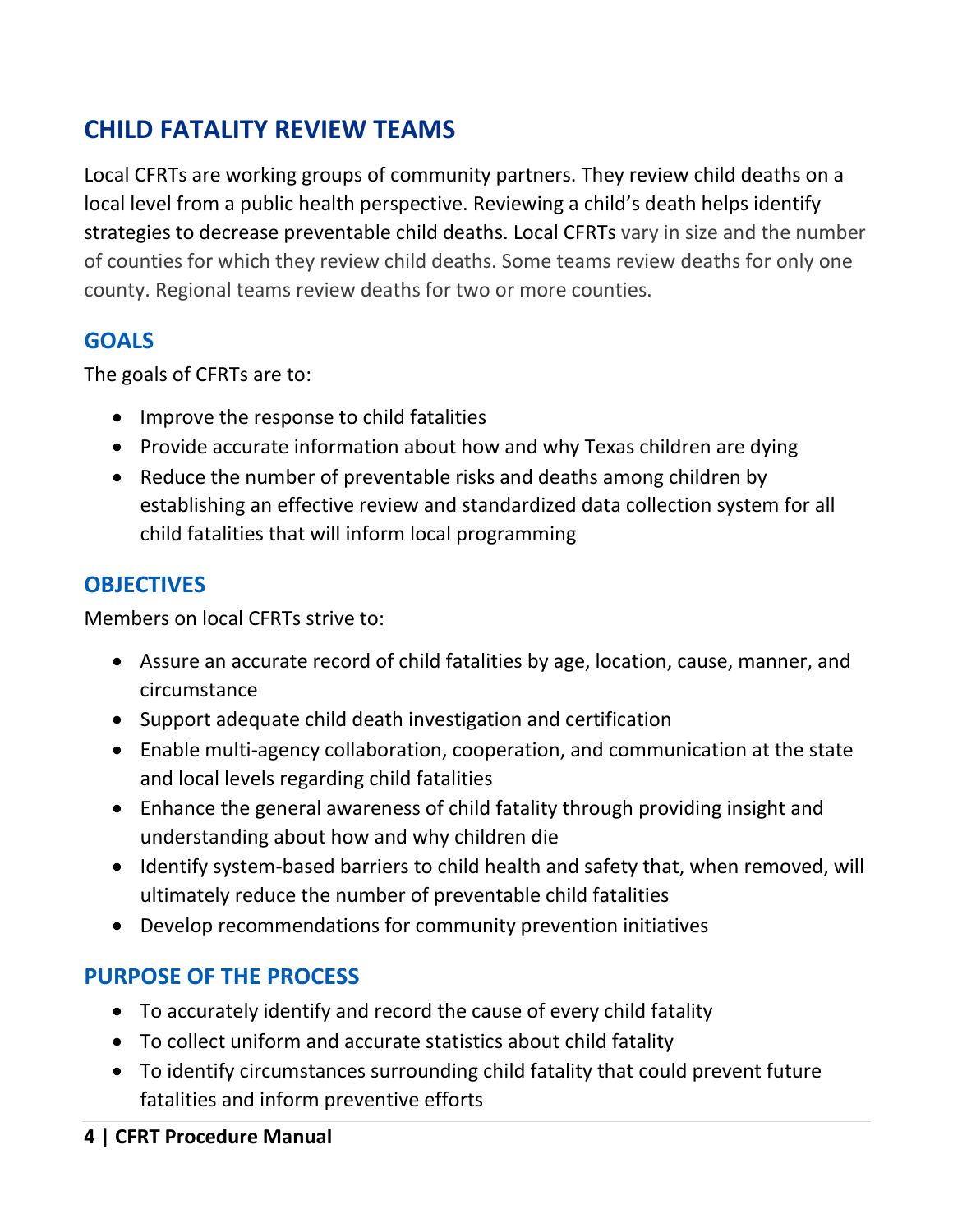- <span id="page-6-1"></span>• To promote collaboration and coordination among participating agencies
- To implement cooperative protocols to investigate child fatalities
- To provide a confidential forum for agencies to meet and discuss common issues or resolve conflicts
- To recommend necessary changes in legislation, policies, and procedures to the SCFRT Committee
- To identify and address public health issues

## <span id="page-6-0"></span>**TEAM LEADERSHIP**

Each local CFRT selects a presiding officer, team coordinator, and data entry coordinator prior to the first fatality review meeting. These leadership roles may be filled by any team member; one member may fill multiple positions and these positions may also rotate among team members. Teams may specify terms for the presiding officer and coordinators and revisit these terms periodically.

The following are common duties of the presiding officer, team coordinator, and data entry coordinator. Each CFRT should discuss and appoint members to the following roles.

Presiding officer duties:

- Serves as the team leader
- Responsible for scheduling and chairing the team meetings

Team coordinator duties:

- Sends meeting notices to team members
- Receives death certificate information for cases to be reviewed and distributes to team members prior to each fatality review meeting
- Ensures the team operates according to the protocols developed by DSHS as adapted by the team

Data entry coordinator duties:

- Takes notes during team meetings
- Requests information during team meetings that is pertinent to the completion of the case report form
- Enters data in the online case report system for cases reviewed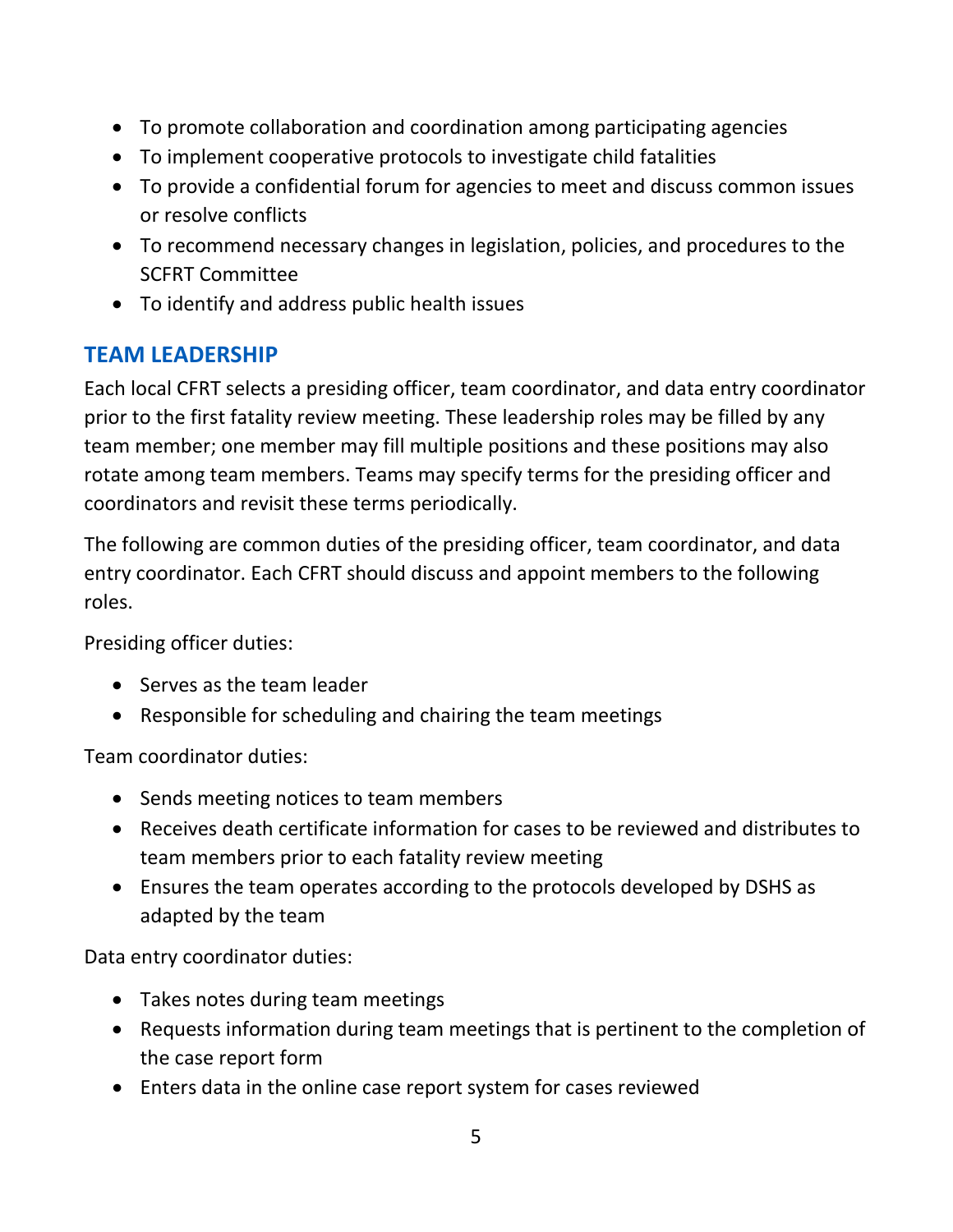## <span id="page-7-1"></span><span id="page-7-0"></span>**CFRT MEMBERSHIP**

Local CFRT members are comprised of representatives from the agencies responsible for child death investigations, death certification, medical procedures, social services, or any resulting legal action. Members should be able to provide case information, prevention measures, and other expertise related to reviewed cases of child fatality. The following is a list of suggested members for local CFRTs:

- A criminal prosecutor involved in prosecuting crimes against children
- A sheriff
- Medical examiner or justice of the peace
- A police chief
- A pediatrician experienced in diagnosing and treating child abuse and neglect
- A child educator
- A child mental health provider
- A public health professional
- A child protective services specialist
- A sudden infant death syndrome (SIDS) family service provider
- A neonatologist
- A child advocate
- A chief juvenile probation officer
- A child abuse prevention specialist

Local CFRTs may add or adjust team members to fit their community resources and needs. Each member provides the team with information from their records, serves as a liaison to their professional counterparts, provides definitions of their profession's terminology, interprets the procedures and policies of their agency, and explains the legal responsibilities or limitations of their profession. Members also assist with providing referrals for services or providing direct aid to surviving family members.

Additional team members may be added as reviews reveal gaps in information and there is a need for additional team representation. For example, local child care licensing representatives may be added to a team that is repeatedly reviewing deaths occurring in child care facilities and needs information regarding licensing standards. As agencies have special programs which relate to team activities, it may be appropriate to have more than one agency representative on the team.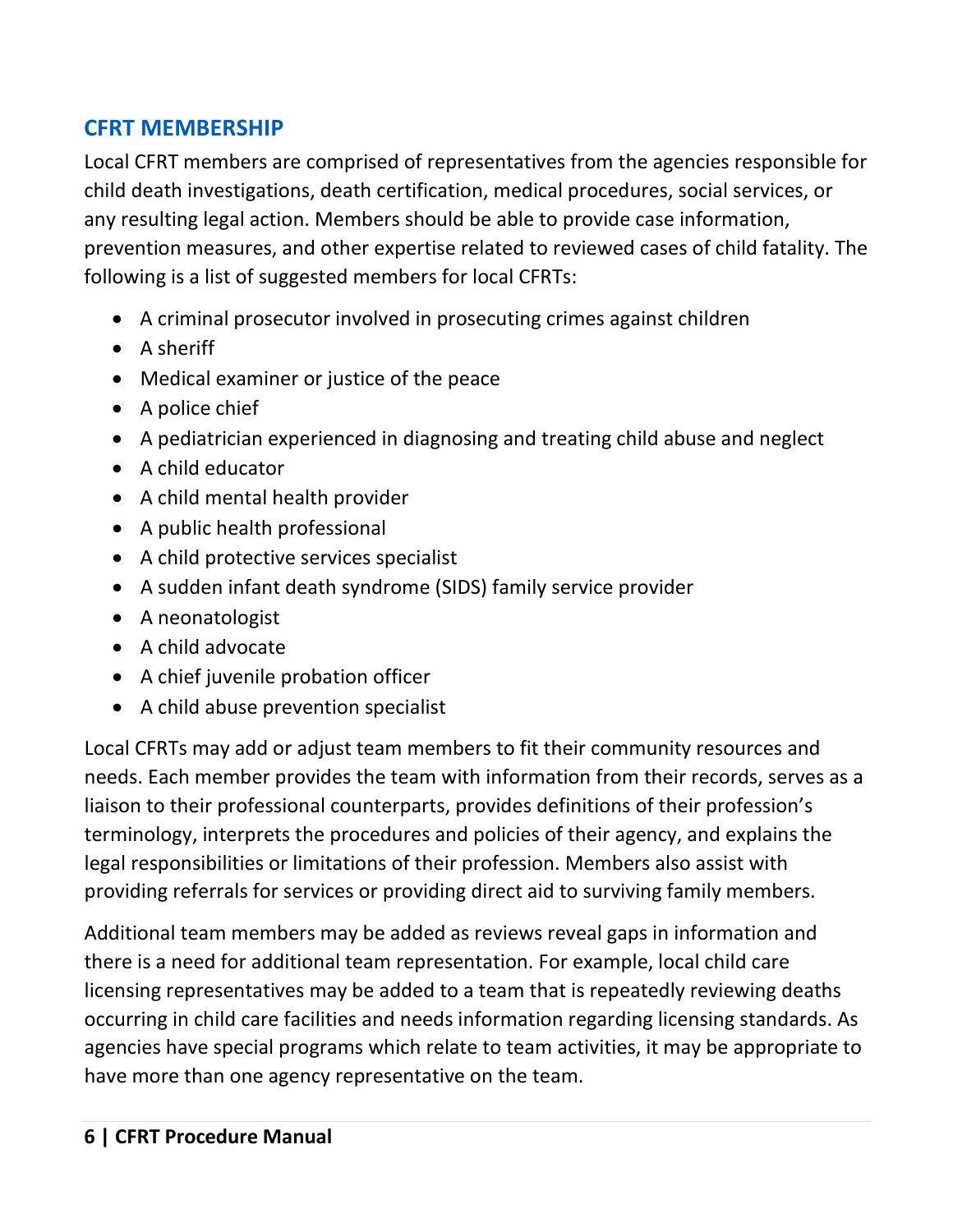#### **Member Designees and Meeting Attendance**

Team members may designate another representative of their agency to serve as a back‐up member for them at meetings that they are unable to attend. Members must recognize the need to attend meetings regularly to offer the expertise and knowledge which initially determined their selection. Regular attendance and participation help establish trust among team members. Agencies or members who are consistently unable to attend meetings may be contacted by the presiding officer to select another member to represent that agency on the team.

#### **Auxiliary Members**

Local CFRTs may invite auxiliary members to attend meetings to provide additional valuable information. These auxiliary members are not permanent members and therefore do not regularly receive team notices. They attend meetings only when:

- They are directly involved in a death scheduled for review
- They are needed to provide information on team‐related activities

Examples of auxiliary members are homeless shelter staff, school personnel, or law enforcement representatives who do not normally attend meetings.

## **Regional Child Fatality Review Teams**

Local CFRTs may choose to review deaths in more than one county; these teams are called regional CFRTs. Regional CFRTs are encouraged when establishing a team in counties with a population of 50,000 or less. When forming these teams, organizers should consider what agencies or facilities are involved in child death response in multiple counties. Counties covered by a regional CFRT should have many of the following areas of jurisdiction or responsibility in common: state health and human services region, district attorney's office, medical examiners' jurisdiction, hospital district, or emergency medical services (EMS)/firefighters district.

Each county covered by a regional CFRT should have a member representative on the team. An agency regional director or other professional whose jurisdiction or responsibilities include the county would fulfill this requirement.

To ensure adequate community involvement in regional CFRTs, at least one representative from a member agency or auxiliary member of the county where the illness, injury, or event occurred that caused the child's death should be present during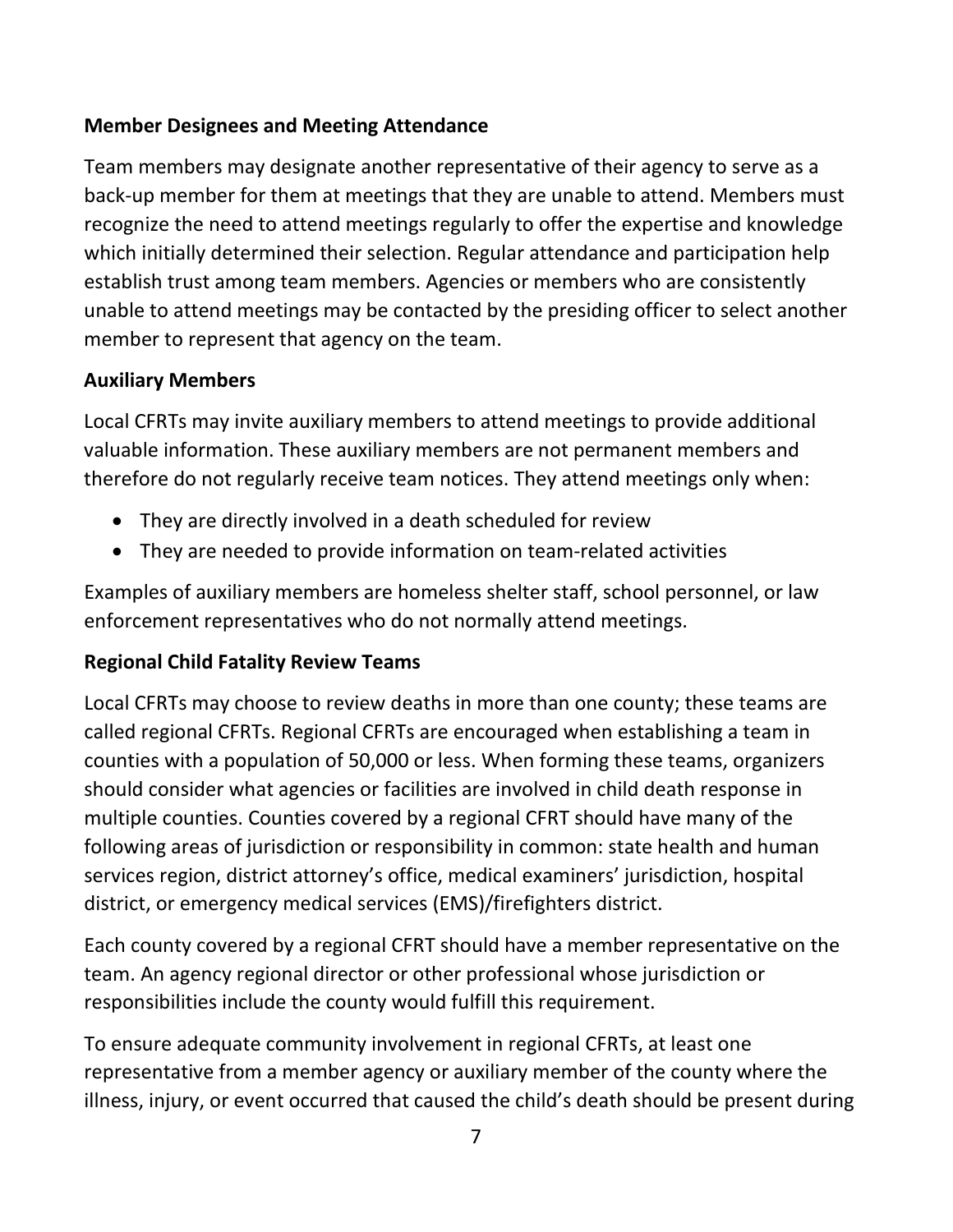the fatality review. This allows regional CFRTs to receive information from professionals directly involved in the case being reviewed, while strengthening the team's relationship with various local agencies in counties where fatalities occurred. Establishing and maintaining this relationship is crucial in achieving prevention, training, and education objectives for regional CFRTs.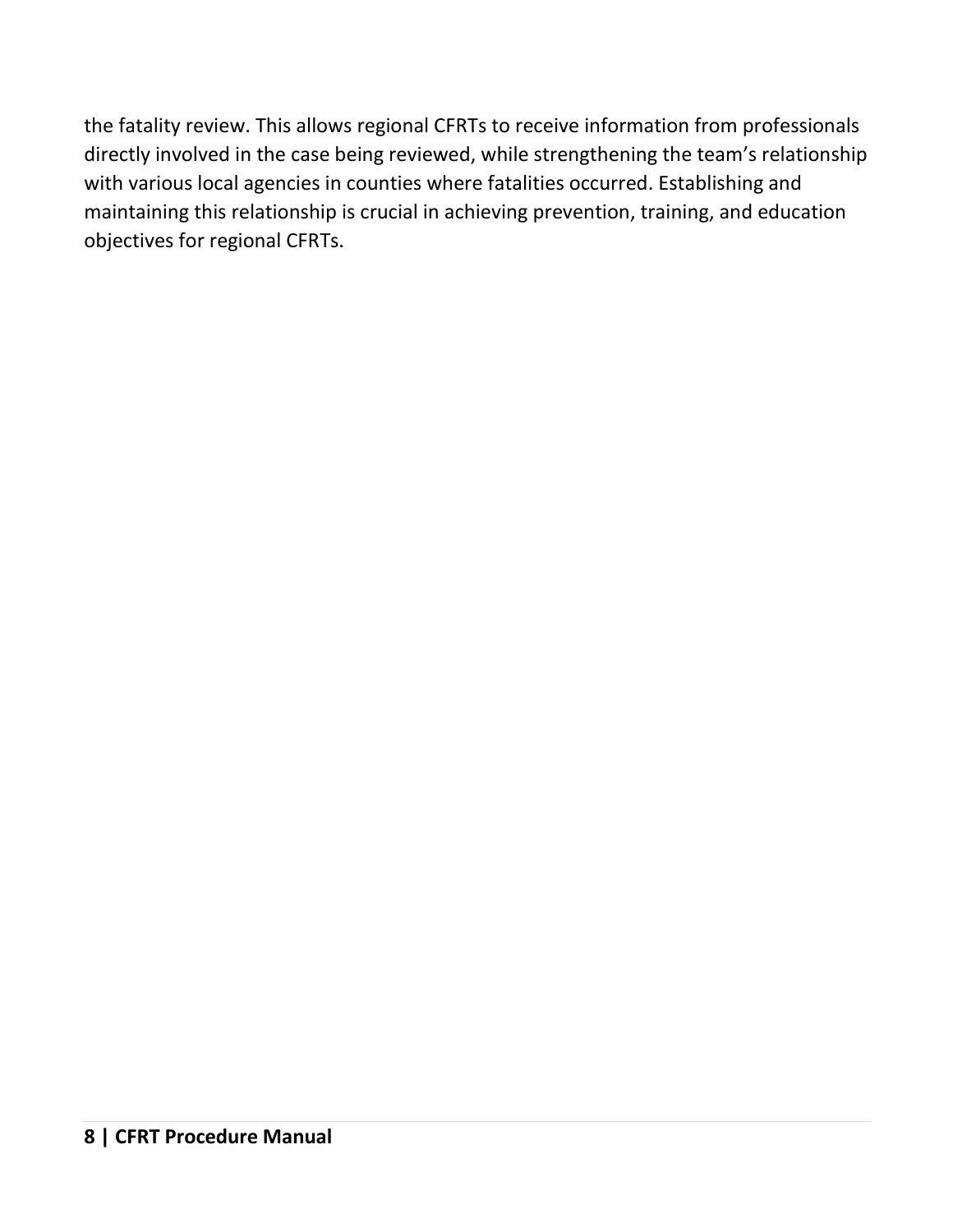# <span id="page-10-2"></span><span id="page-10-0"></span>**STARTING A CHILD FATALITY REVIEW TEAM**

## <span id="page-10-1"></span>**STEPS TO ESTABLISHING A TEAM**

## **Establish Team Organizer(s)**

To establish a multi‐agency, multi‐disciplinary local CFRT in a community, a team organizer or organizers must be willing to commit the time and effort required to form a team. Teams have been initiated in Texas by a variety of professionals, including physicians, prosecutors, medical examiners, law enforcement personnel, justices of the peace, public health officers, CPS workers, and child advocates.

#### **Contact the State Injury Prevention Coordinator**

The team organizer(s) should contact the DSHS state injury prevention coordinator at **[cfrt@dshs.texas.gov](mailto:cfrt@dshs.texas.gov)** to request CFRT information and membership recruiting materials. Team organizer(s) may also request county- or region-specific mortality data for a specified time period to assist with planning for future fatality review meetings.

## **Contact an Operational Child Fatality Review Team**

Team organizer(s) may contact the presiding officer of an operating team and request permission to attend one of their meetings. The operational team should have at least one year's experience in conducting child fatality reviews. Observing a team can help provide insight about how teams operate. It may also provide suggestions on recruiting potential team members. If the team organizer(s) do not know of an established local CFRT, they should reach out to the state injury prevention coordinator for assistance.

#### **Contact the Local Agencies**

Using the suggestions from the team membership section as a guide, develop a list of prospective members. The team organizer(s) should contact the directors of the potential member agencies and professions to discuss establishing a local CFRT. When recruiting team members, the team organizer(s) should request the highest possible level of agency staff join the team. These individuals should have the authority to implement necessary changes and to obligate the agency to cooperative projects and protocols. If the agency director is unavailable, a lower-level staff member with the knowledge and experience of direct and routine involvement with child fatality should be designated to represent the agency. Agency staff will provide the team with essential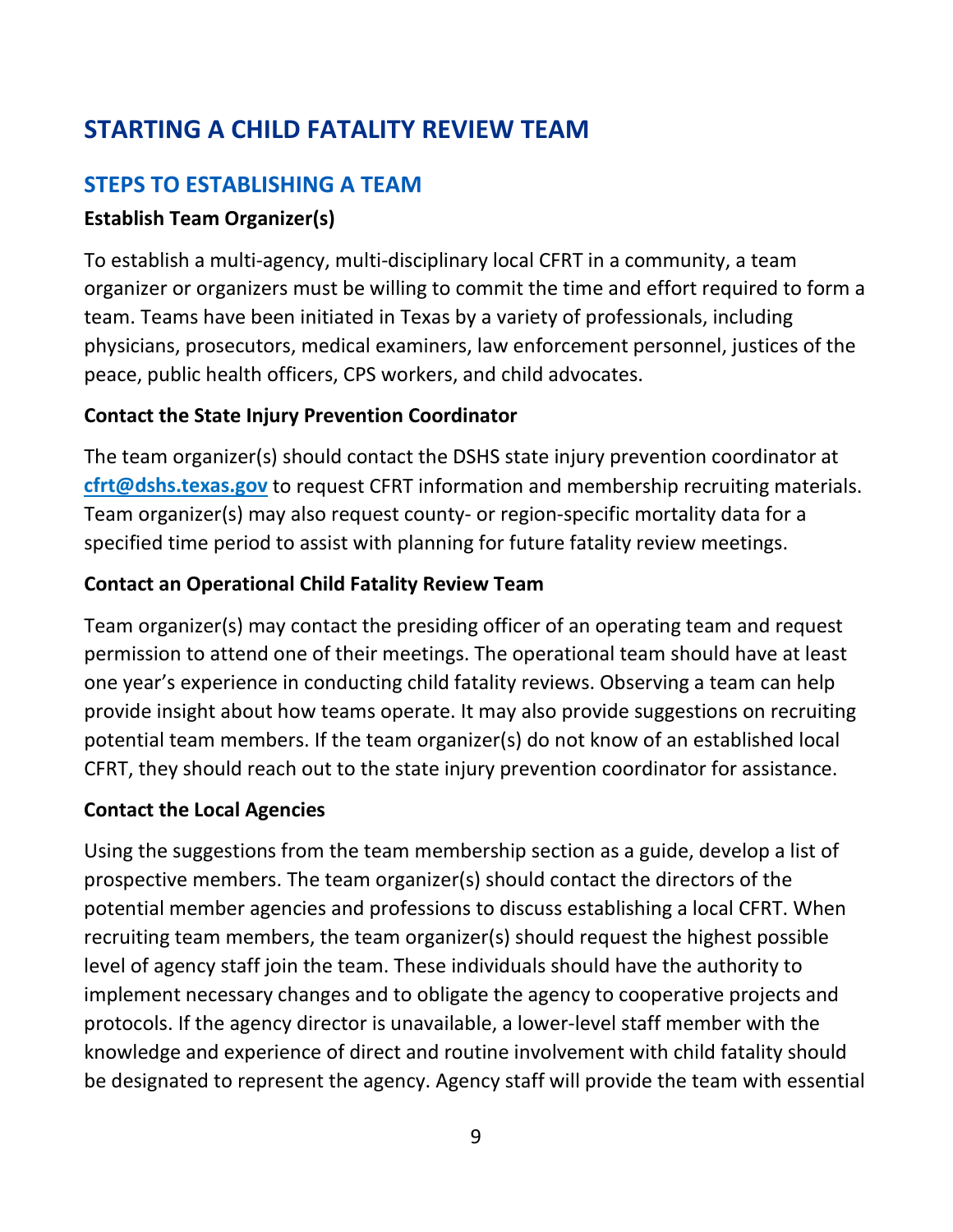input. The team should be comprised of professionals with both executive and specialized responsibilities.

## **Schedule a Stakeholders Meeting**

The stakeholders meeting provides team members and community stakeholders an opportunity to meet to discuss team organization and operation prior to the first case review meeting. This meeting should be held only if most people invited are able to attend. Invite the state injury prevention coordinator to attend this meeting. Additionally, a team member from an established CFRT may be invited to attend this meeting.

## **Conduct a Stakeholders Meeting**

- *Introduce potential members and review roles.* Team organizer(s) lead a discussion of the role of each agency and profession as well as the benefits to participating agencies.
- *Review and discuss statute and provide an overview of child death revie*w. The state injury prevention coordinator can discuss the CFRT authorizing statute, Chapter 264, Subchapter F of the TFC, and provide pertinent information related to child death review in Texas to meeting attendees.
- *Select a presiding officer, team coordinator, and data entry coordinator*. Team members should discuss the responsibilities of each leadership role and select team members to fill each position.
- *Determine future meetings.* If necessary, set a time, date, and location for another organizational meeting. All organizational issues should be addressed prior to beginning child fatality reviews. If no additional organizational meetings are required, schedule the first child fatality review meeting. Attendance will be higher if a regular time and place is agreed upon for meetings.
- *Select additional team members.* Compile a list of other potential team members and develop a plan for enlisting their participation. Include a time frame for completing contacts.
- *Discuss and sign the team Inter-Agency Agreement.* Each attendee should sign the inter‐agency agreement. A copy of the signed inter‐agency agreement should be kept by the team organizer(s) and should be scanned and emailed to the state injury prevention coordinator.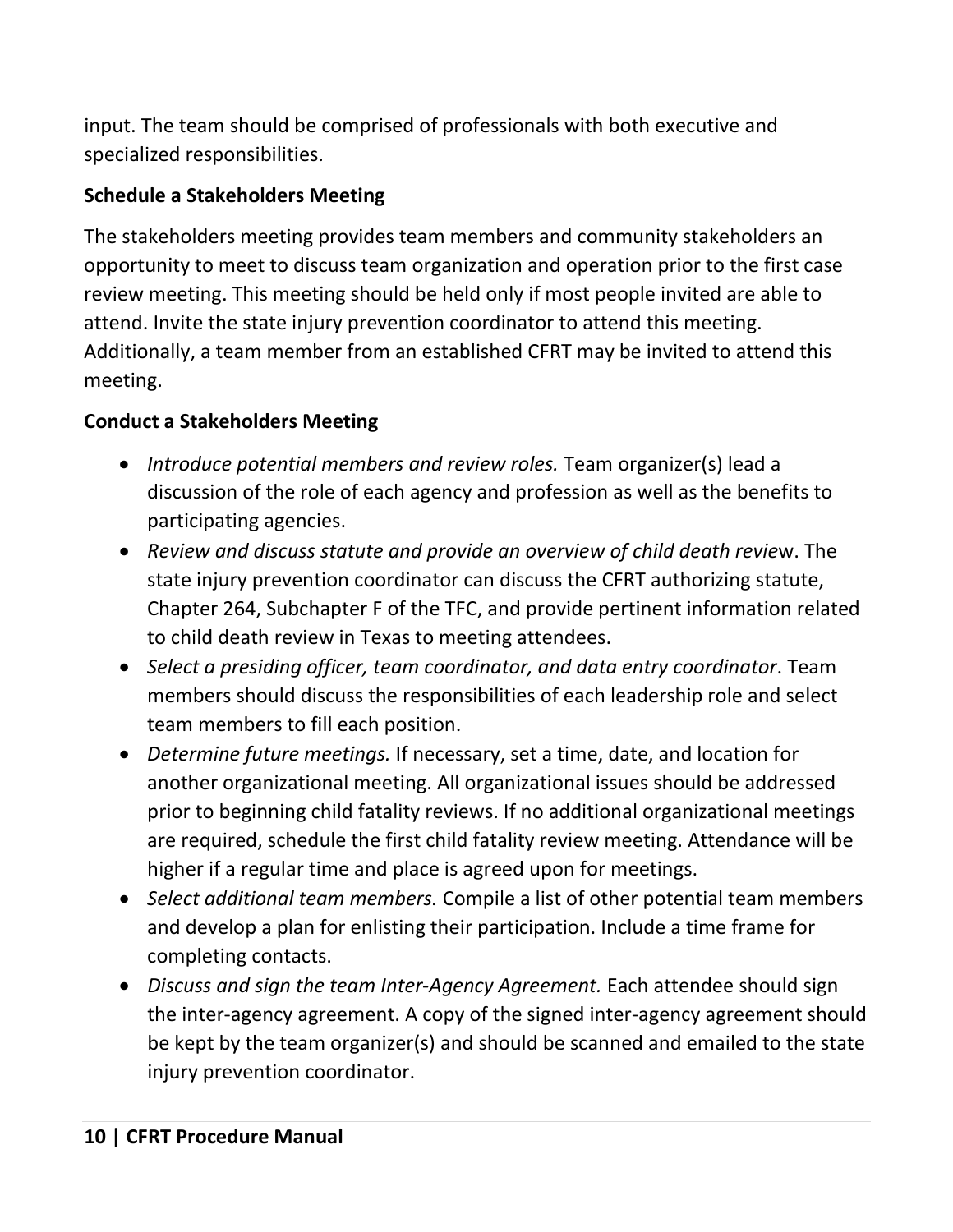- *Address questions and issues.* The team organizer(s) should allow time for each person attending to participate, ask questions, and express concerns. If the team organizer(s) do not immediately have answers to questions, team members should agree to get answers or find out what other teams are doing regarding an issue and report back to the group in an agreed upon timeframe. The state injury prevention coordinator can be a resource for these answers.
- *Meeting minutes.* The team organizer(s) should compose and distribute meeting minutes to attendees and request the initial organizational team members review the meeting minutes to ensure they were accurately recorded. Include any agreements reached and suggestions for future actions in the minutes.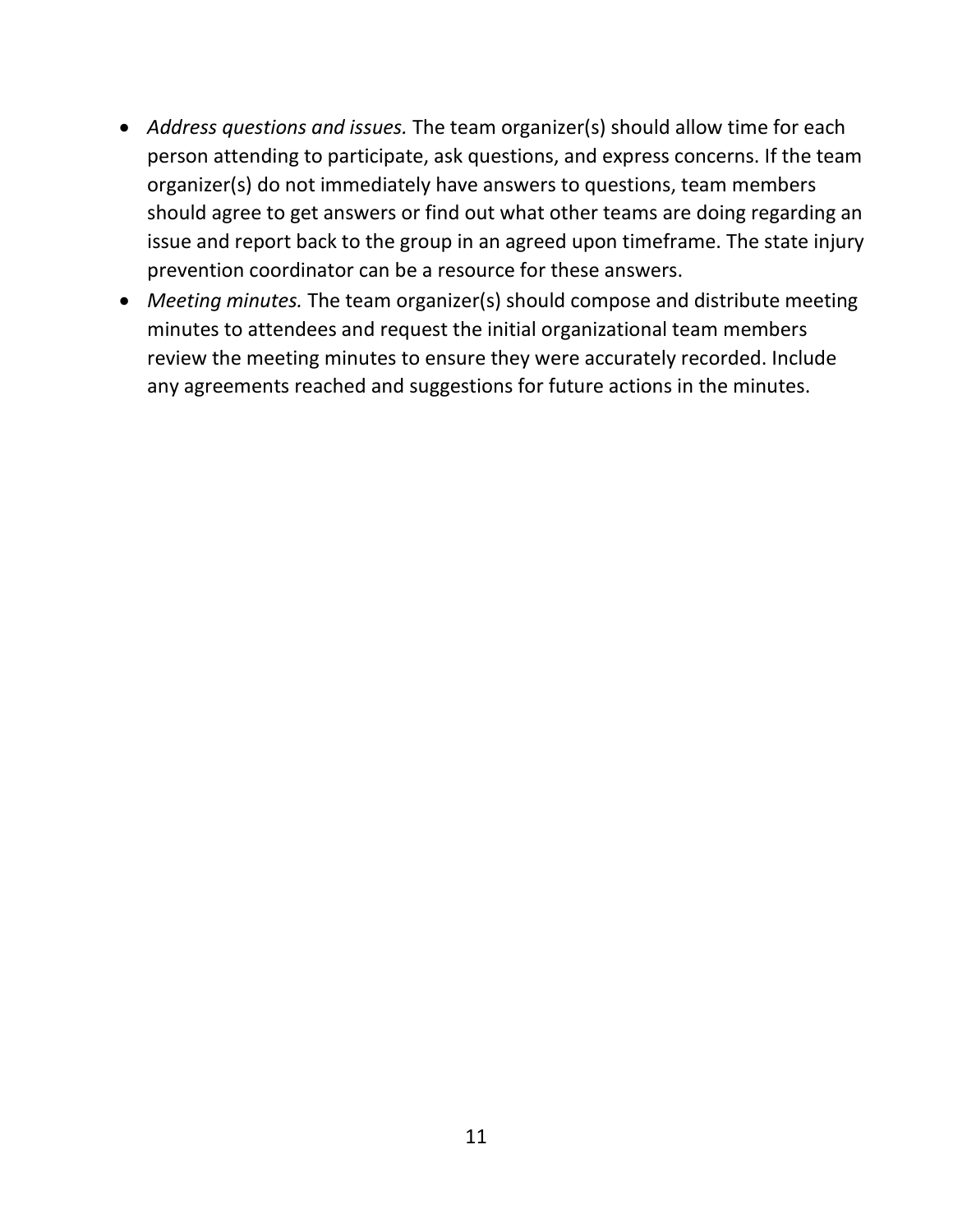# <span id="page-13-3"></span><span id="page-13-0"></span>**MAINTAINING A CHILD FATALITY REVIEW TEAM**

Once a local CFRT has been established and the procedures for operation are thoroughly understood, maintenance of the team is essential. The following are recommendations for maintaining a functional review team.

## <span id="page-13-1"></span>**MEMBER COMMITMENT**

#### **Participate and Be Prepared for Meetings**

Fatality review meetings require commitment, regular attendance, and active participation of all team members. Members should become acquainted with the questions on the data collection forms to ensure they bring the correct records to fatality review meetings.

#### **Keep Regular Schedules for Meetings**

Establishing regularly scheduled meetings provides team members the ability to make long-term schedule plans and allows for better attendance. Canceling scheduled meetings diminishes a team's ability to gather information and hinders the cooperative networking of its members. A CFRT can only achieve its objectives by meeting routinely and regularly. If teams do not have deaths to review on a regular basis, meeting quarterly to discuss issues related to child safety in the community and plan for community safety initiatives and activities can assist a team in remaining connected.

## **Provide an Educational Element to Team Meetings**

Keeping members informed of team‐related training, changes in laws regarding their professions, and new child death or injury prevention programs should be an integral part of the operation of every local CFRT meeting. Periodically scheduling brief presentations and providing informative handouts will enhance a team's ability to accomplish its objectives.

## <span id="page-13-2"></span>**MAINTAIN NETWORKS**

## **Use the Texas Network of CFRTs**

Contact other local CFRTs for suggestions about how that team handled a problem or to obtain input on innovative team efforts. For a list of local CFRT presiding officers and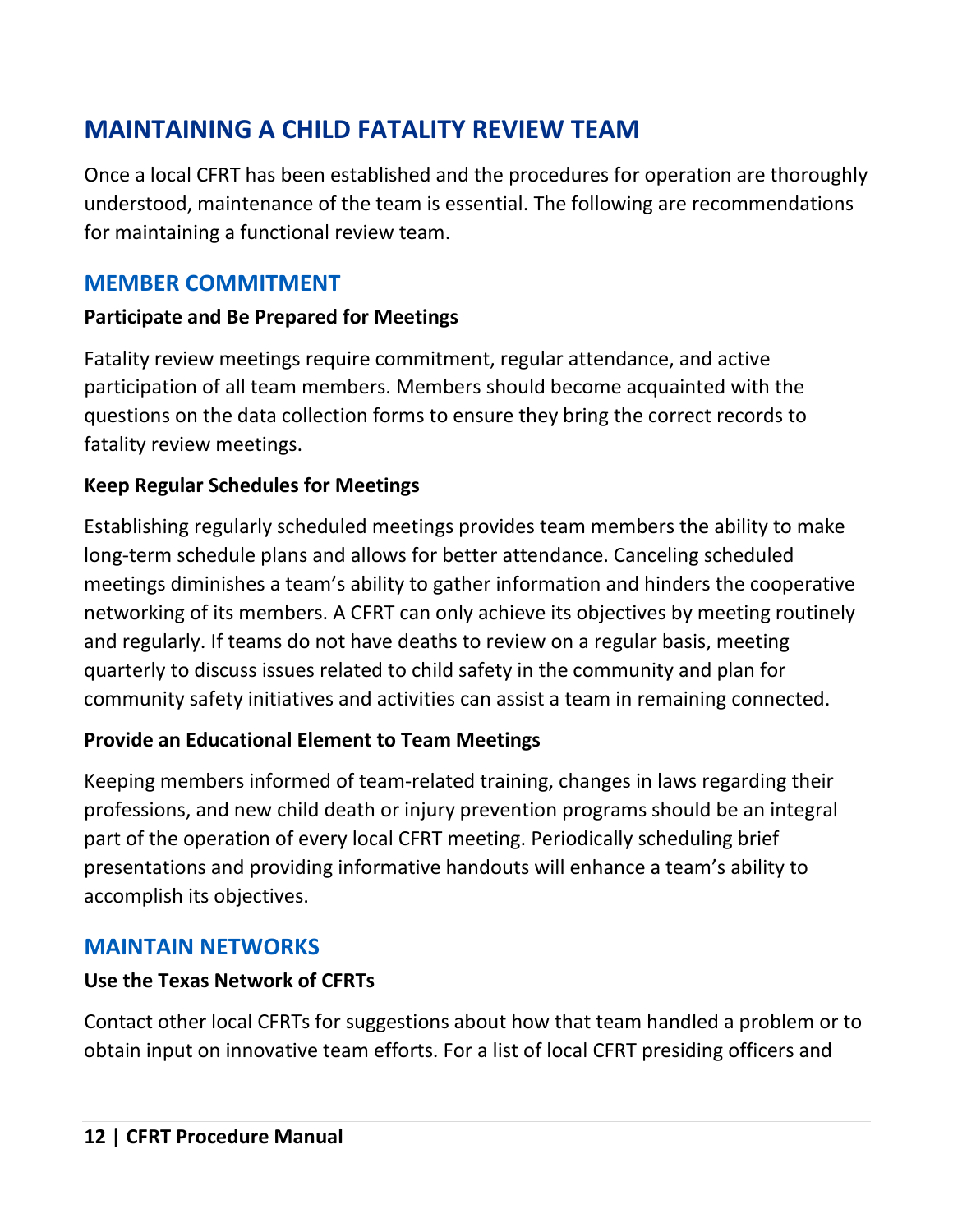<span id="page-14-1"></span>team coordinators, please visit the Texas Child Fatality Review website (**[dshs.texas.gov/mch/cfrt](http://www.dshs/mch/cfrt)**).

#### **Use the SCFRT Committee**

The resources of the agencies responsible for the SCFRT Committee, according to the roles specified in Chapter 264, Subchapter F of the TFC, are readily available to assist local CFRTs. Teams should also provide recommendations to the SCFRT Committee regarding the needs of local communities and teams.

#### **Provide Other Members with Support**

Each professional brings their perspective, professional knowledge, and expertise to a local CFRT. It is support, not criticism, that will encourage change and allow for improvements. Although most teams collaborate well, sometimes disagreements between members is unavoidable. Teams should consider establishing ground rules for meetings to minimize any negative effects on the team. The presiding officer can then reinforce the rules to support productive exchanges and discourage dialogue which is disruptive to the review process. Each member must acknowledge and respect the professional role of every participating representative.

## <span id="page-14-0"></span>**MAINTAIN THE VISION AND COMMITMENT**

#### **Do Not Lose Sight of The Team's Purpose and Objectives**

Local CFRTs should review the stated purpose of a CFRT and its goals and objectives annually to provide direction to the team and remind members why the team was originally formed.

#### **Team Membership is a Long‐Term Commitment**

Local CFRTs are not ad‐hoc committees collecting data on child deaths for a designated period. Rather, each team is a panel of professionals dedicated to establishing a better understanding of the causes of child deaths in their community. Discovering the patterns that cause or contribute to preventable child deaths is an ongoing process. Patterns change over time within a community. The aggregate knowledge acquired and shared by members provides teams with a structure for achieving effective results.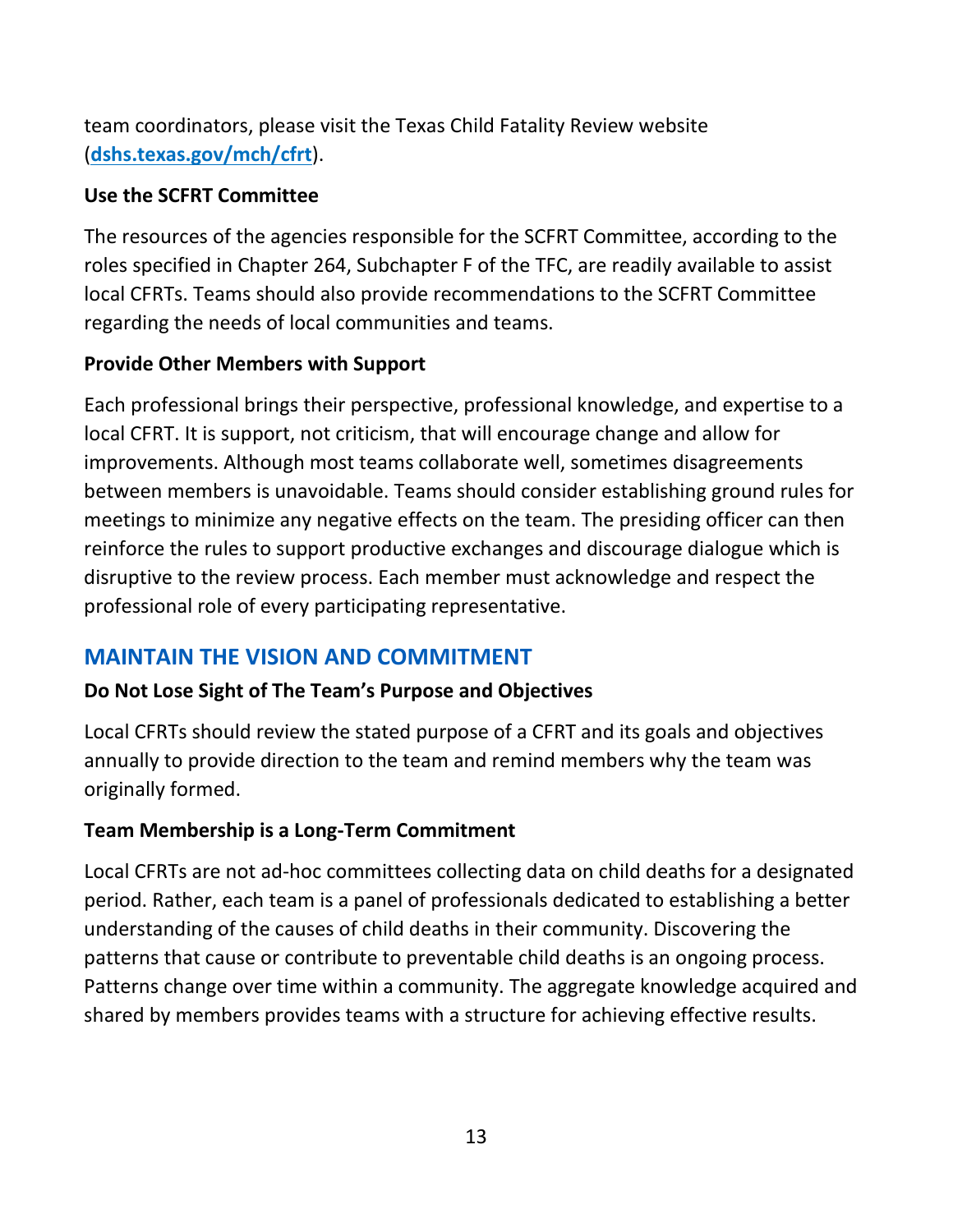## **A CFRT is Both a Message to the Community and a Message from the Community**

By participating on a team, local professionals with the responsibility of the protection, health, and safety of their community's children communicate a pledge to better understand child deaths and to support the necessary steps to eliminate obstacles hindering their integrated response.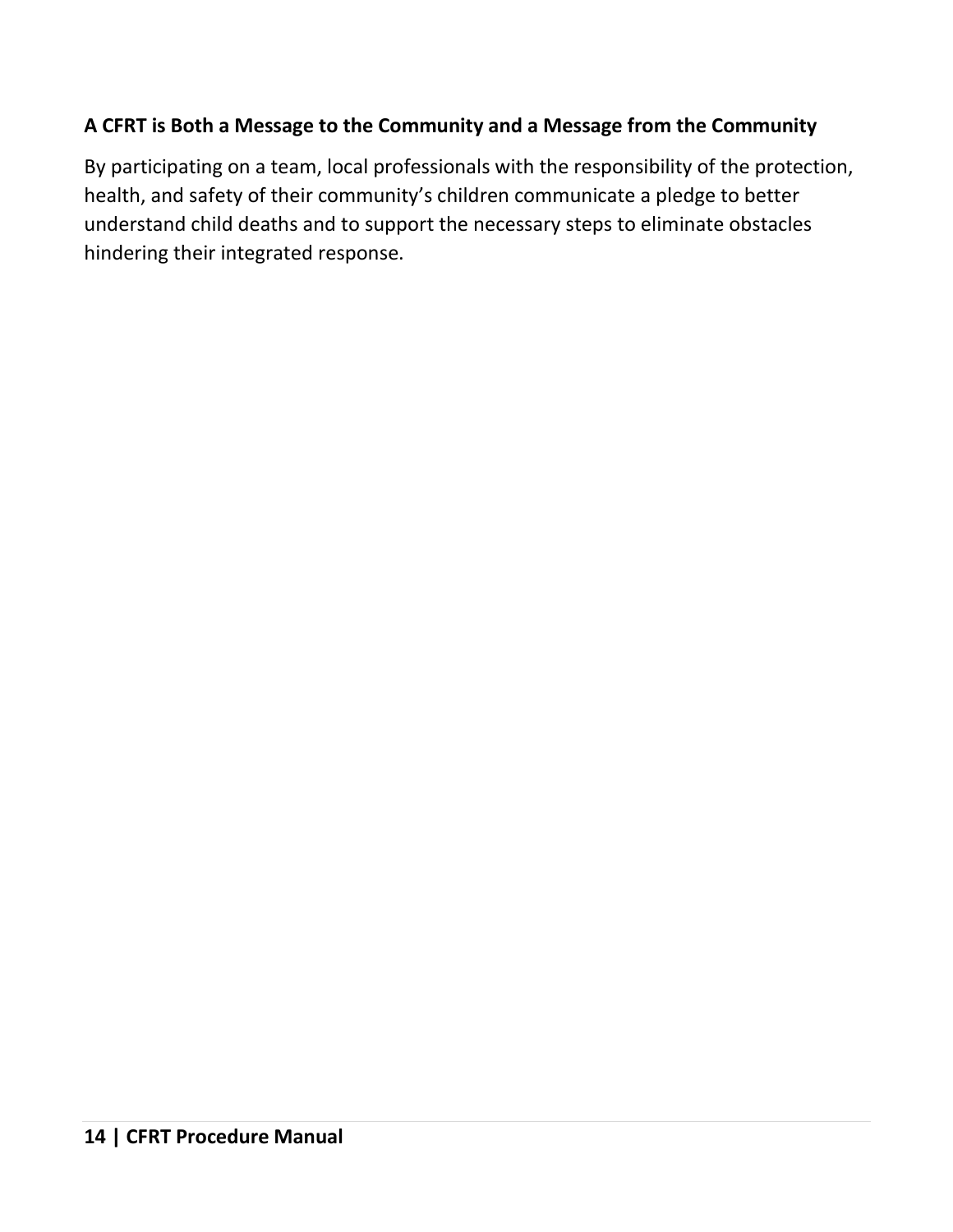# <span id="page-16-2"></span><span id="page-16-0"></span>**CHILD FATALITY REVIEW TEAM MEETINGS**

## <span id="page-16-1"></span>**MEETING PREPARATION**

#### **Receipt of Death Certificate Information**

- The DSHS Vital Statistics System provides death certificate information to the state injury prevention coordinator who then sends the death certificate information via encrypted email to local CFRT leadership.
- If a team has questions about death certificate information, the presiding officer or the coordinator should contact the state injury prevention coordinator at **[cfrt@dshs.texas.gov](mailto:cfrt@dshs.texas.gov)**.
- To obtain additional death certificate information for fatality review meetings, presiding officers may contact their local registrars. Most counties have more than one registrar; and each city in a county may have its own office of vital statistics, with the county clerk recording deaths for unincorporated areas. The state registrar can provide presiding officers with a list of local registrars for their area. All local registrars are required by law to submit their certificates to the state registrar. Contact the state injury prevention coordinator for details.

#### **Distribution of Death Certificate information to Team Members**

- Death certificate information is password protected and should be shared with team members through a secure process, either by encrypted email or through another secure method.
- The team coordinator should share death certificate information with team members for cases that are scheduled to be reviewed approximately two weeks before each scheduled review meeting to allow team members time to gather their agency's information about the child and family.

#### **Fatality Review Meeting Information**

To make fatality review meetings effective, team members are encouraged to bring case-specific information to each meeting for cases scheduled to be reviewed. Team members should know prior to each meeting which cases are to be reviewed and bring the appropriate information for each case. This information may include:

• Case-specific information on the death of the child, including records relating to the child, family, investigation, services, and agency responses to the death.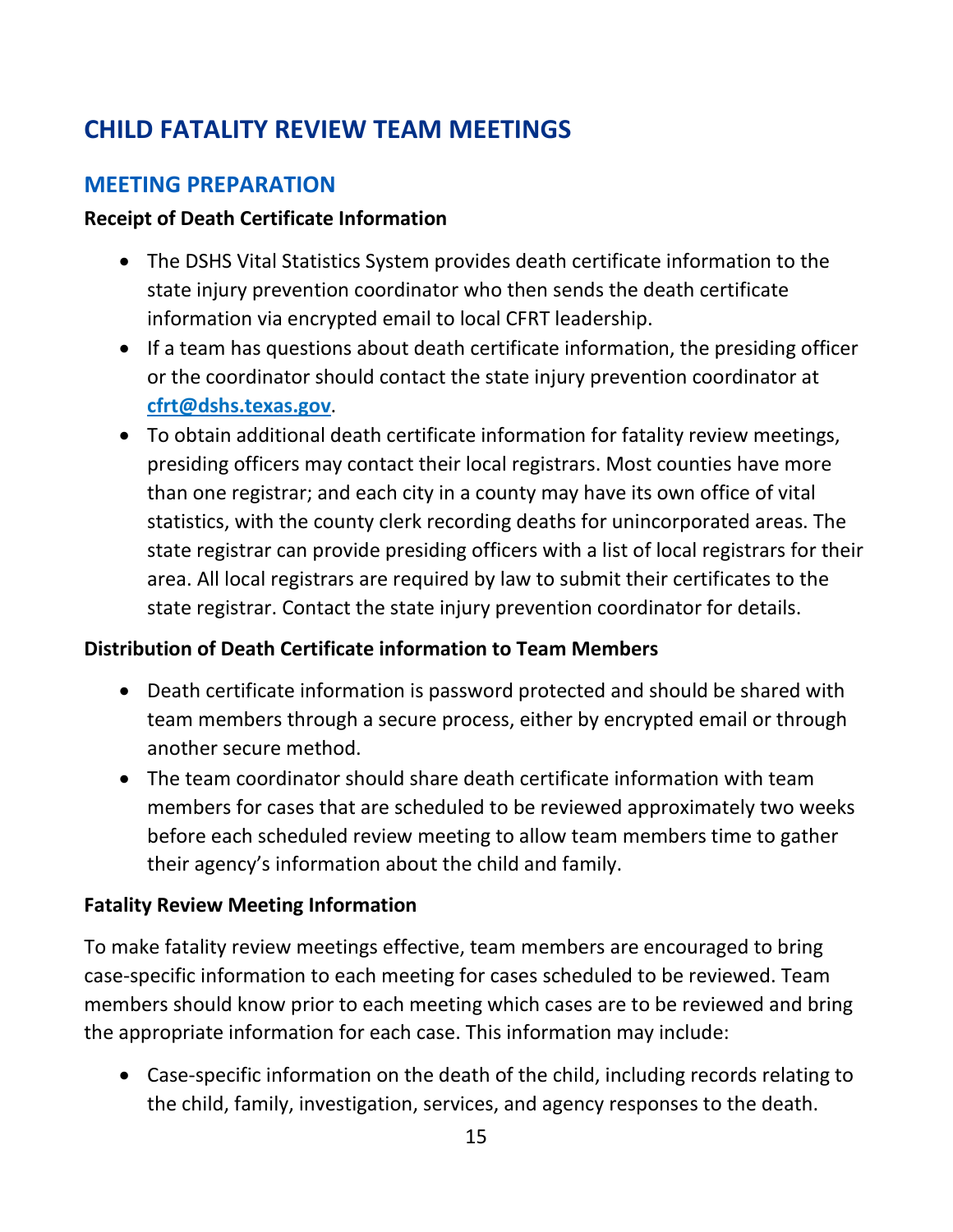- <span id="page-17-1"></span>• Data on other deaths or injuries like the death being reviewed. These data may show trends that will help the team in advocating for necessary changes in state policies or procedures.
- Information on local and state resources, services, programs, and policies relevant to the prevention of this type of death and the delivery of services.

## <span id="page-17-0"></span>**REVIEWABLE DEATHS**

It is recommended that teams review all child deaths, regardless of cause, for children younger than age 18.

- Teams review the natural fatalities of children who resided in their covered county or region.
- Teams review cases of injury fatalities if the incident occurred in their covered county or region.

Reviews are required only for those deaths in which a birth certificate was issued. A birth is considered viable and live if the attending medical personnel determines that a birth certificate is appropriate. If a birth certificate is not issued and a determination of "stillbirth" is made, a review is not conducted by the team.

Teams can prioritize reviews by establishing review criteria, if needed.

#### **In‐depth Reviews**

In‐depth reviews are conducted for injury deaths and sudden and unexpected infant deaths. These deaths generally require a more extensive discussion by the team to discover the circumstances surrounding the death.

Categories of deaths which may require a more extensive review:

- Homicide
- Injuries
- Suicide
- Undetermined
- Sudden or unexpected deaths, including SIDS deaths
- All medical examiner cases
- All cases with previous CPS involvement
- All cases investigated by law enforcement

#### **16 | CFRT Procedure Manual**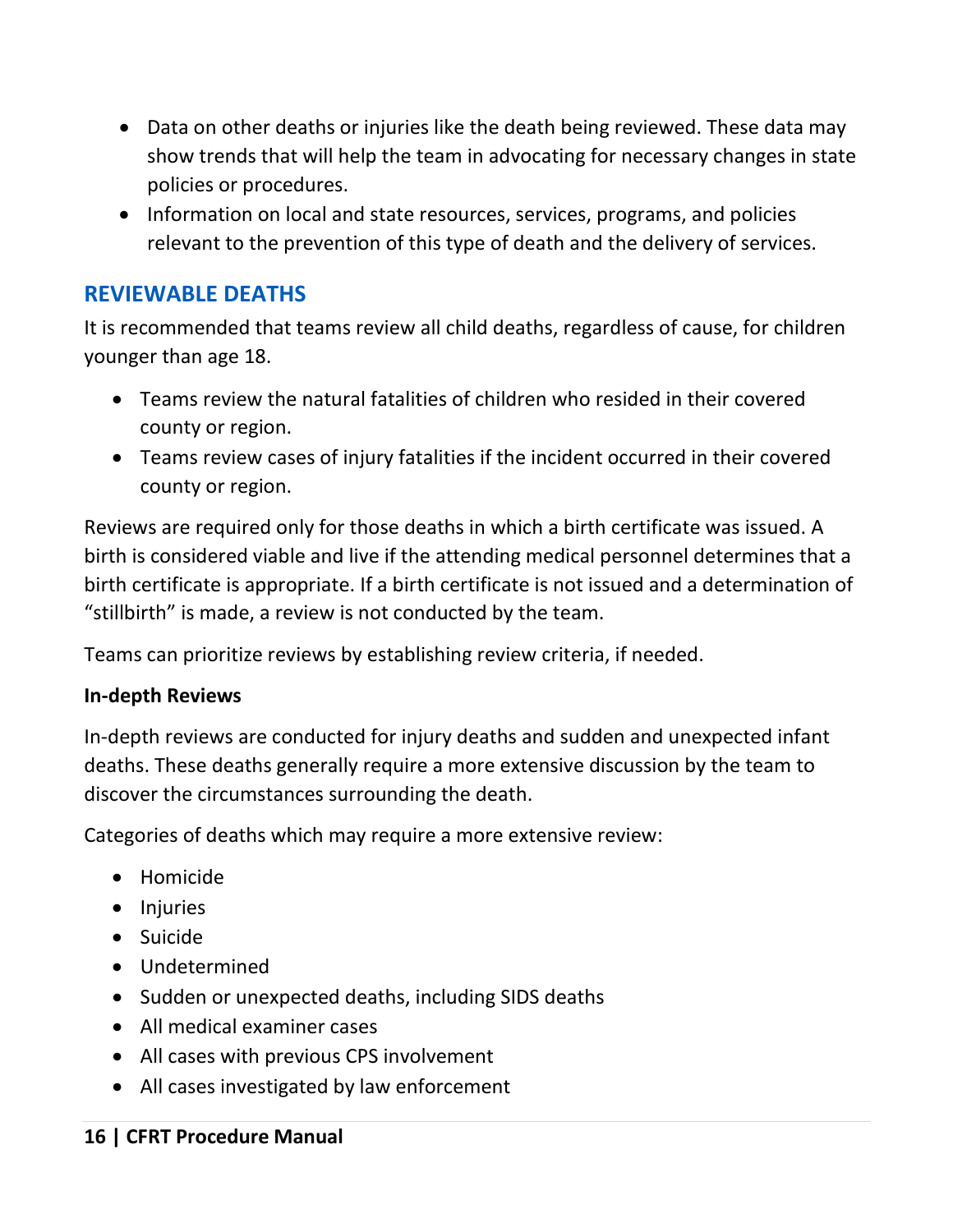#### <span id="page-18-1"></span>**Expedited Reviews**

Expedited reviews of deaths occur when cases are not reviewed by all team members. A local CFRT can develop a subcommittee of team members to examine the pertinent information of a case or group of cases prior to a fatality review meeting.

Cases may receive expedited reviews if:

- The case is non‐controversial, i.e. circumstances of death are not out of the ordinary
- There is no additional information other than that contained on the death certificate
- A full review is unlikely to yield new specific prevention strategies

If the subcommittee determines that additional information is needed, it can recommend that the case be brought to a fatality review meeting for a full review.

#### **Follow-up Reviews**

Cases may need to be reviewed at more than one meeting for several reasons:

- The results of the investigations are incomplete at the first review
- Members may wish to obtain additional information from their agency
- A team member or auxiliary member with significant information is absent
- The case continues to progress and needs to be updated

#### <span id="page-18-0"></span>**REVIEW PROCESS**

#### **Confidentiality Agreement**

Each team member and meeting attendee must sign a confidentiality agreement prior to each fatality review meeting. This agreement should be kept at each meeting by the presiding officer or team coordinator. A sample confidentiality agreement is provided in the Team Resources section of this manual.

#### **Share all Case Information**

Team members share the information from their agency related to the reviewed death. After each team member has shared their case information, there may be time for questions, however, if the team identifies gaps in the case information, it may be best to table further discussion until the next meeting.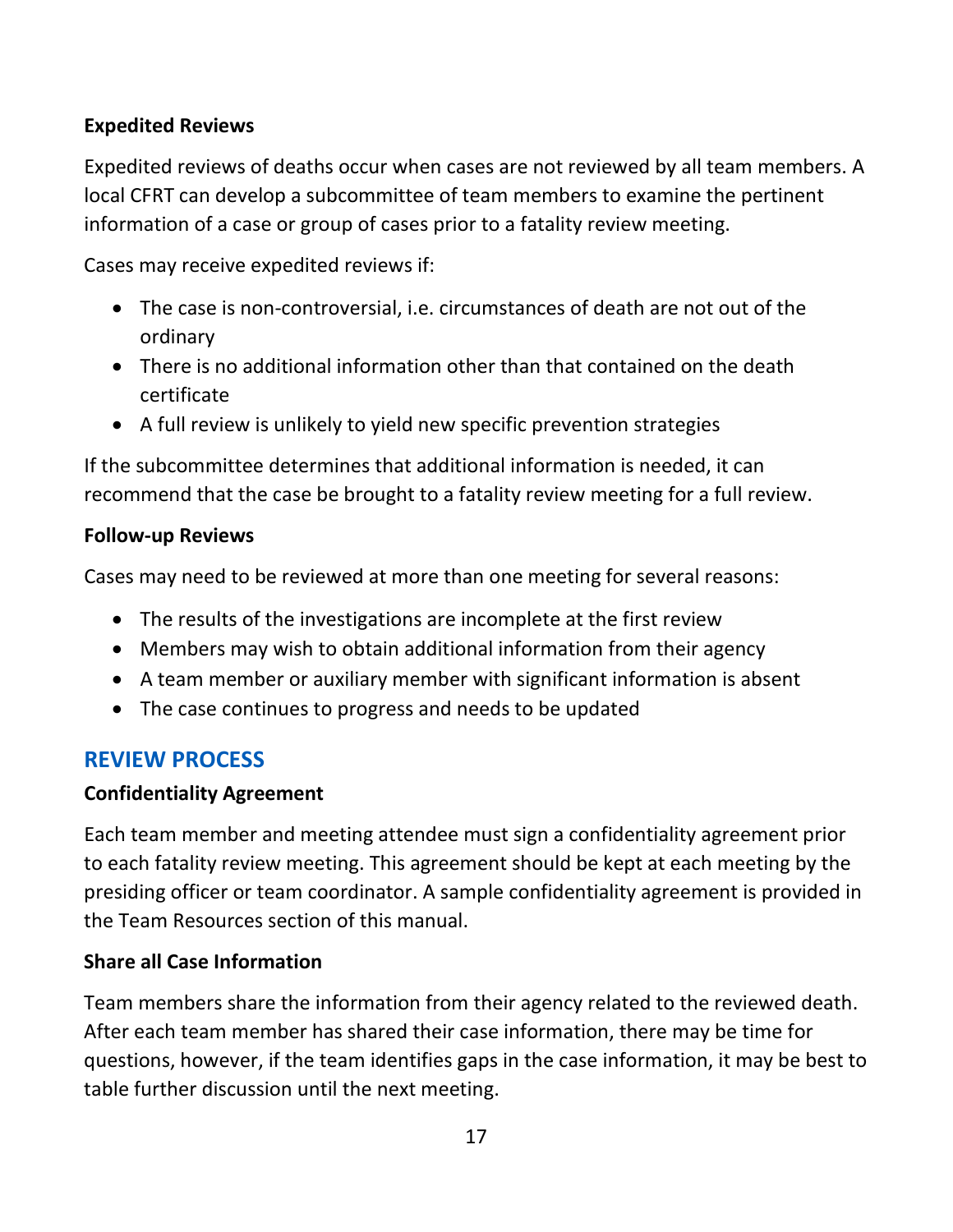## <span id="page-19-1"></span>**Discuss the Investigation**

Team members discuss information about the investigative agency and death scene investigation if applicable. This discussion is meant to determine if all information the team needs related to the circumstances of the death are available or if more information or further investigation is needed.

## **Discuss the Delivery of Services**

Team members discuss services delivered to the child, family members, or others (e.g., siblings, friends, schoolmates) prior to or following the death and whether the team has any recommendations to improve the delivery of these services in the future.

## **Identify risk factors**

Team members identify risk factors to determine how to prevent future deaths. Risk factors may fall under the following categories:

- Health
- Social
- Economic
- Behavioral
- Environmental
- Systemic (agency policies and procedures)
- Product safety

## **Was the Death Preventable?**

This question should be considered for each reviewed case, as it allows team members a chance to participate in a discussion related to possible prevention recommendations and learn from the expertise of other team members.

# <span id="page-19-0"></span>**VIRTUAL CHILD FATALITY REVIEW MEETINGS**

Local CFRTs may meet and conduct meetings via virtual platforms if team leadership determines that this is an effective strategy for the team. As with in-person meetings, virtual fatality review meetings are closed to the public and information identifying a deceased child, or the family members, may only be shared among team members or designated auxiliary members. A virtual or hybrid meeting model may be established if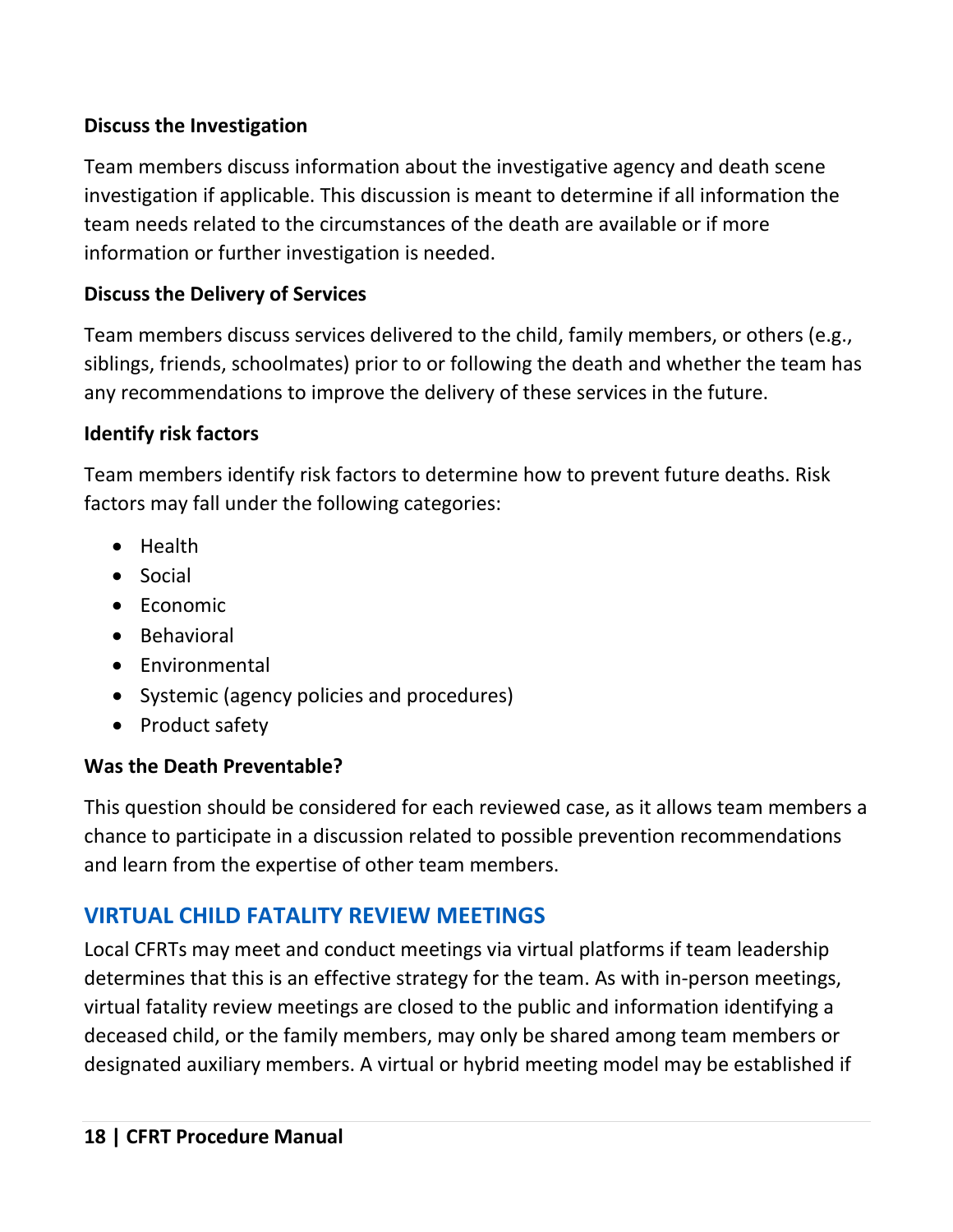this promotes increased attendance at team meetings and allows for engaged and productive conversations among team members.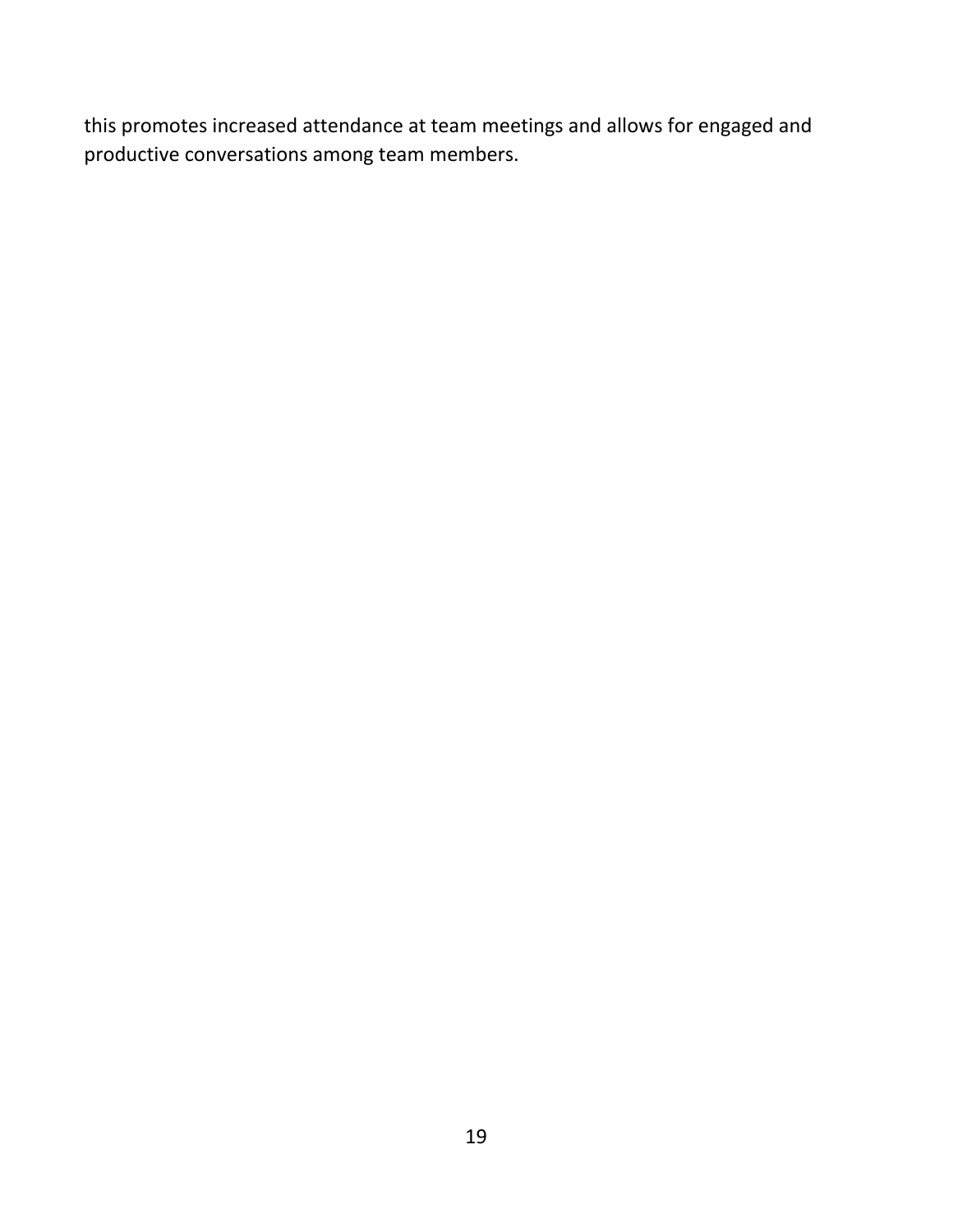# <span id="page-21-3"></span><span id="page-21-0"></span>**CHILD FATALITY REVIEW TEAM DATA**

## <span id="page-21-1"></span>**DATA OVERVIEW**

The review of a child's death can inform community efforts to prevent other child deaths. It is important for local CFRTs to systematically collect data and report on their findings. When data is analyzed over time, risk factors or trends in child injury and safety can be identified. The collection of findings from fatality review meetings and the subsequent reporting of these findings can help:

- Local CFRTs identify any demographic trends in child fatality cases, including whether there is a disproportionate number of child fatalities in a particular population group or geographic area.
- The SCFRT Committee review data and findings provided by local CFRTs and state datasets to identify trends and major risk factors and inform recommendations for state policy and practice improvements.
- The SCFRT Committee and local CFRTs use the reports to demonstrate the effectiveness of their reviews and gain support for community interventions.

# <span id="page-21-2"></span>**NATIONAL FATALITY REVIEW CASE REPORTING SYSTEM**

## **Case Report Form**

The case report form can be found at **[ncfrp.org/wp-content/uploads/NCRPCD-](http://www.ncfrp.org/wp-content/uploads/NCRPCD-Docs/CDR_CRS_v5-1.pdf)**

**[Docs/CDR\\_CRS\\_v5-1.pdf](http://www.ncfrp.org/wp-content/uploads/NCRPCD-Docs/CDR_CRS_v5-1.pdf)**. The data entry coordinator completes the case report form for all deaths reviewed by a local CFRT within 30 days of a completed review. This form includes information about the child, caregivers, supervisors, circumstances of the event leading to the death, investigation, and team findings related to services and prevention recommendations. When a death review is complete, tabulation and analysis of the data from the case report will provide:

- Comprehensive information on the child, the family, and the child's supervisor at the time of incident
- Risk factors identified in the death
- Descriptions of the investigation activities conducted because of the death
- Descriptions of services provided or needed as a result of the death
- Recommendations for additional services or referrals
- Recommendations and actions taken for the prevention of future deaths

## **20 | CFRT Procedure Manual**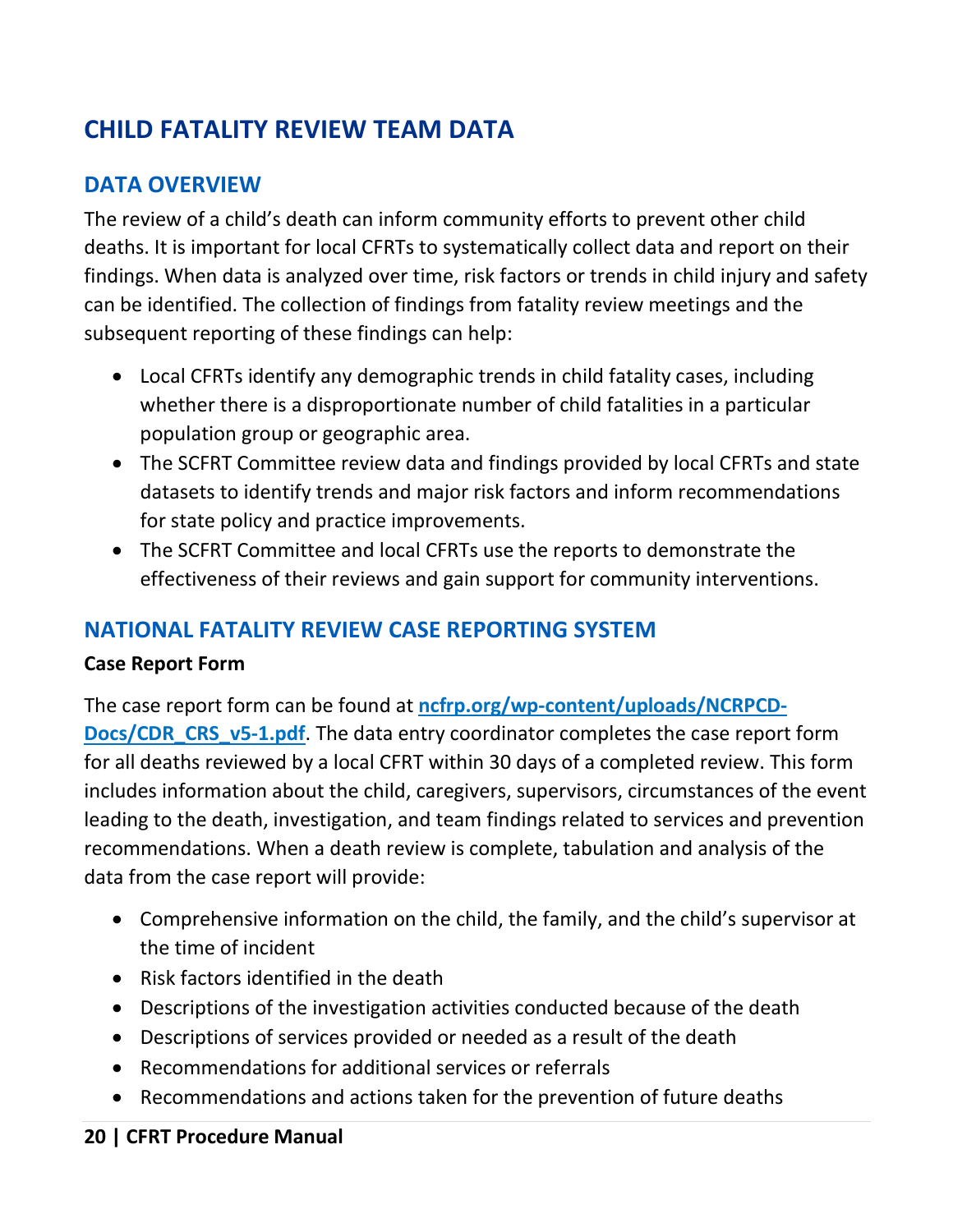• Factors affecting the quality of the case review meetings

This data is tabulated and analyzed by DSHS for inclusion in reports on child fatality review for either local or state distribution. The data elements in the form can be helpful to guide discussion, however, it is not recommended that the case report form be completed during meetings as this may inhibit the flow of discussion.

#### **Logging into the Online Case Report System**

The online case report system is located at **[data.ncfrp.org/](https://data.ncfrp.org/)**.

The state injury prevention coordinator provides usernames and passwords for the online case report system. Logins to the online case report system can be requested for the presiding officer, team coordinator, and data entry coordinator. To request login information, email the new user's name, organization, contact information, and local CFRT name to the state injury prevention coordinator at **[cfrt@dshs.texas.gov](mailto:cfrt@dshs.texas.gov)**.

#### **Priority Variables**

The National Center for Fatality Review and Prevention started a data quality initiative to improve consistency and quality of data being entered into the case report system. Because the case report form is an extensive document, priority variables are indicated on the online case report form by an orange star. Guidance for each priority variable can be found by clicking on the "?" next to each priority variable question on the online case report form.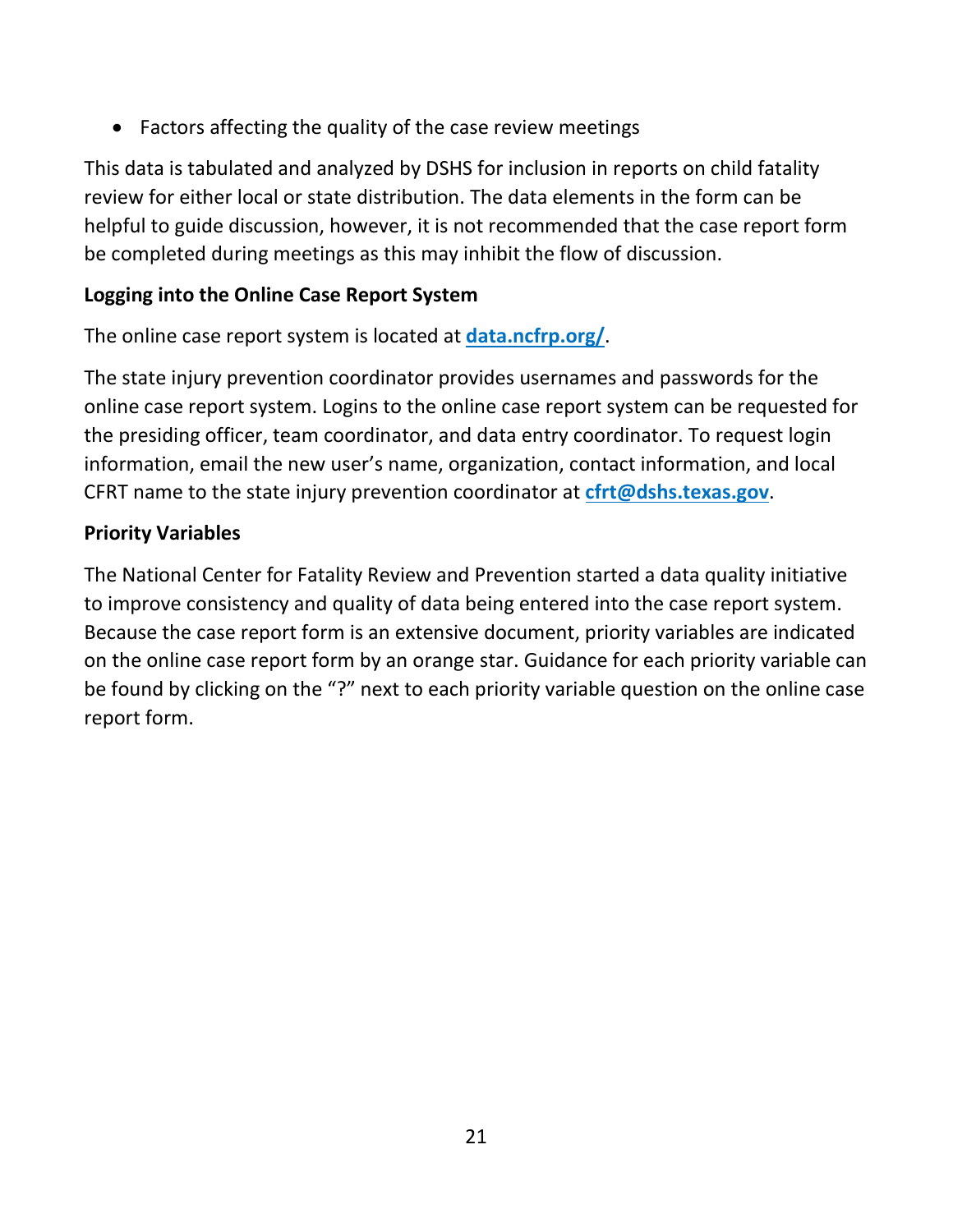# <span id="page-23-3"></span><span id="page-23-0"></span>**PREVENTION**

## <span id="page-23-1"></span>**OVERVIEW**

According to Chapter 264 of the TFC, Section 264.506, one of the purposes of a CFRT is to "initiate prevention measures as indicated by the review team findings." An important aspect of child fatality review is to improve health and safety initiatives for children to reduce the number of preventable child deaths. Focusing child fatality review efforts on prevention provides meaning and purpose for meetings and allows team members to discuss how these efforts can begin to prevent future child deaths. Prevention initiatives are more likely to be successfully adopted and implemented when they're developed through collaborative efforts of local team members who represent a variety of agencies.

## <span id="page-23-2"></span>**STEPS TO DEVELOPING RECOMMENDATIONS FOR A REVIEWED DEATH**

#### **Determine if the Death was Preventable**

Discussing the preventability of a death following a case review can provide a good basis for developing prevention initiatives related to the circumstances of the death.

#### **Identify Modifiable Risk Factors**

Local CFRTs should identify specific factors that caused the death and then determine which factors they believe they can modify or impact within the community.

#### **Determine the Best Strategy for Prevention**

The Spectrum of Prevention is a helpful tool for teams to use to create long-term community changes to prevent child deaths.

#### **Write Effective Recommendations**

Local CFRTs should outline action-oriented recommendation(s) and appropriate justification, including the team's assessment on the types of deaths the members are trying to prevent. Teams should also plan to follow up on the provided recommendation(s). Please share these recommendations with the state injury prevention coordinator (**[cfrt@dshs.texas.gov](mailto:cfrt@dshs.texas.gov)**) when the team completes them. Please use the sample recommendations template for guidance.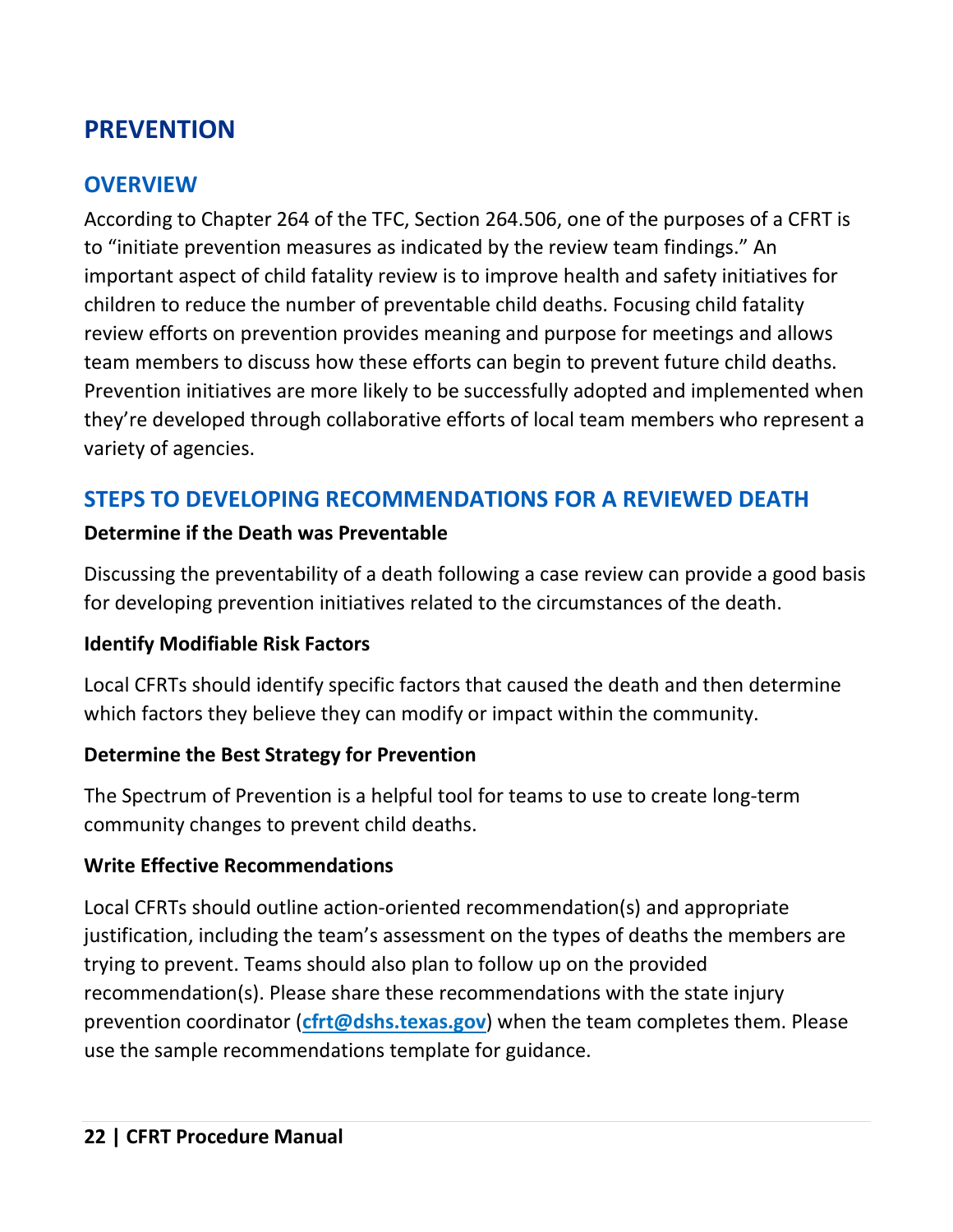#### <span id="page-24-1"></span>**Identify Specific Prevention Initiatives**

Local CFRTs should identify specific activities that need to be implemented and review community resources to be sure that members are not replicating any ongoing activities. These initiatives will likely take time and are not quick and easy long-term solutions. Combining strategies may increase the effectiveness of a team's proposed initiatives.

#### **Act or Share the Findings**

Local CFRTs should share findings with the appropriate agencies or individuals who are best positioned to act.

## <span id="page-24-0"></span>**RECOMMENDATIONS FOR THE BIENNIAL SCFRT REPORT**

Prevention initiatives developed by local CFRTs are submitted to the SCFRT Committee for consideration for inclusion into the SCFRT biennial report. The report contains aggregate child fatality data from local CFRTs, recommendations to prevent child fatalities and injuries, and recommendations to DFPS on CPS operations based on input from the SCFRT Committee. Recommendations related to changing current statute, increasing public education, and strengthening existing systems are shared with the governor, lieutenant governor, and the speaker of the Texas House of Representatives no later than April 1 of each even-numbered year.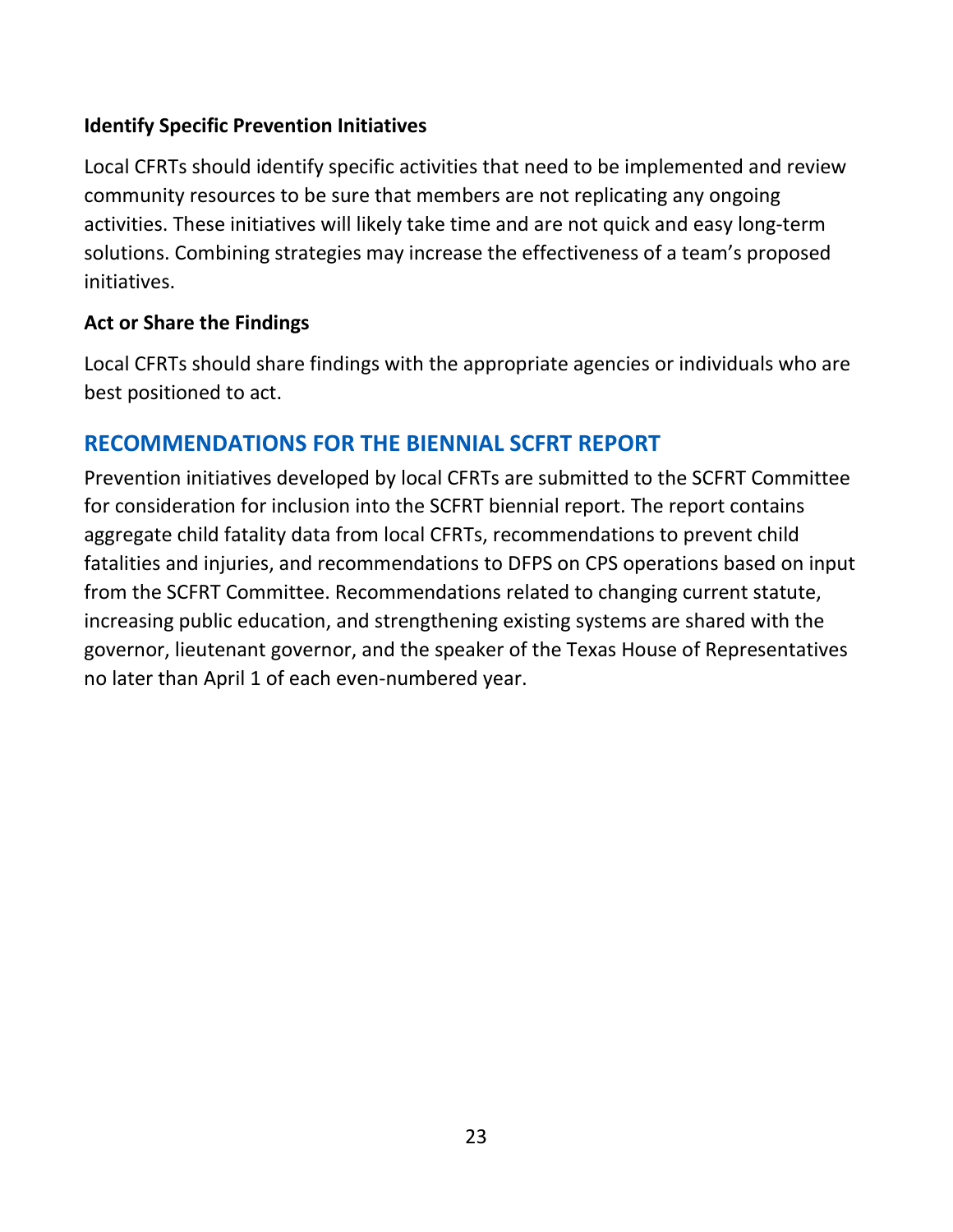# <span id="page-25-2"></span><span id="page-25-0"></span>**INFORMATION SHARING**

Local CFRTs are essential to improving the response to a child's death. A team may request information and records regarding a deceased child as necessary to carry out the purpose and duties of the team. Background and current information from the records of team member agencies and other sources may be needed to assess circumstances of the death.

Information from a fatality review meeting can contribute to the outcome of a pending investigation. Team members should use knowledge and expertise provided in confidential fatality review meetings to gather additional input for pending investigations.

A standing request for records and information may be developed by a team to facilitate the gathering of information required to conduct a fatality review. It should be addressed to the "custodian of the records" or the agency director and include the review team authorizing statute and information regarding the team operation and purpose. These requests are particularly useful for acquiring information from agencies without a representative on the team. Some teams have numerous hospitals in the county or counties they cover; this request format may enhance a team's ability to gather required medical information. Please use the sample request for records and information for guidance.

# <span id="page-25-1"></span>**CONFIDENTIALITY**

- Records acquired by local CFRTs to conduct a fatality review are exempt from disclosure under the Open Records Law, Chapter 552 of the Government Code.
- Data and information collected regarding the death of a child shared at a fatality review meeting are confidential.
- A report or statistical compilation of a fatality review is a public record subject to the Open Records Law, Chapter 552 of the Government Code if it does not include the identification of an individual.
- A team member may not disclose any information that is confidential.
- Information, documents, and records of the CFRT are confidential and are not subject to subpoena or discovery and may not be introduced into evidence in any civil or criminal proceedings.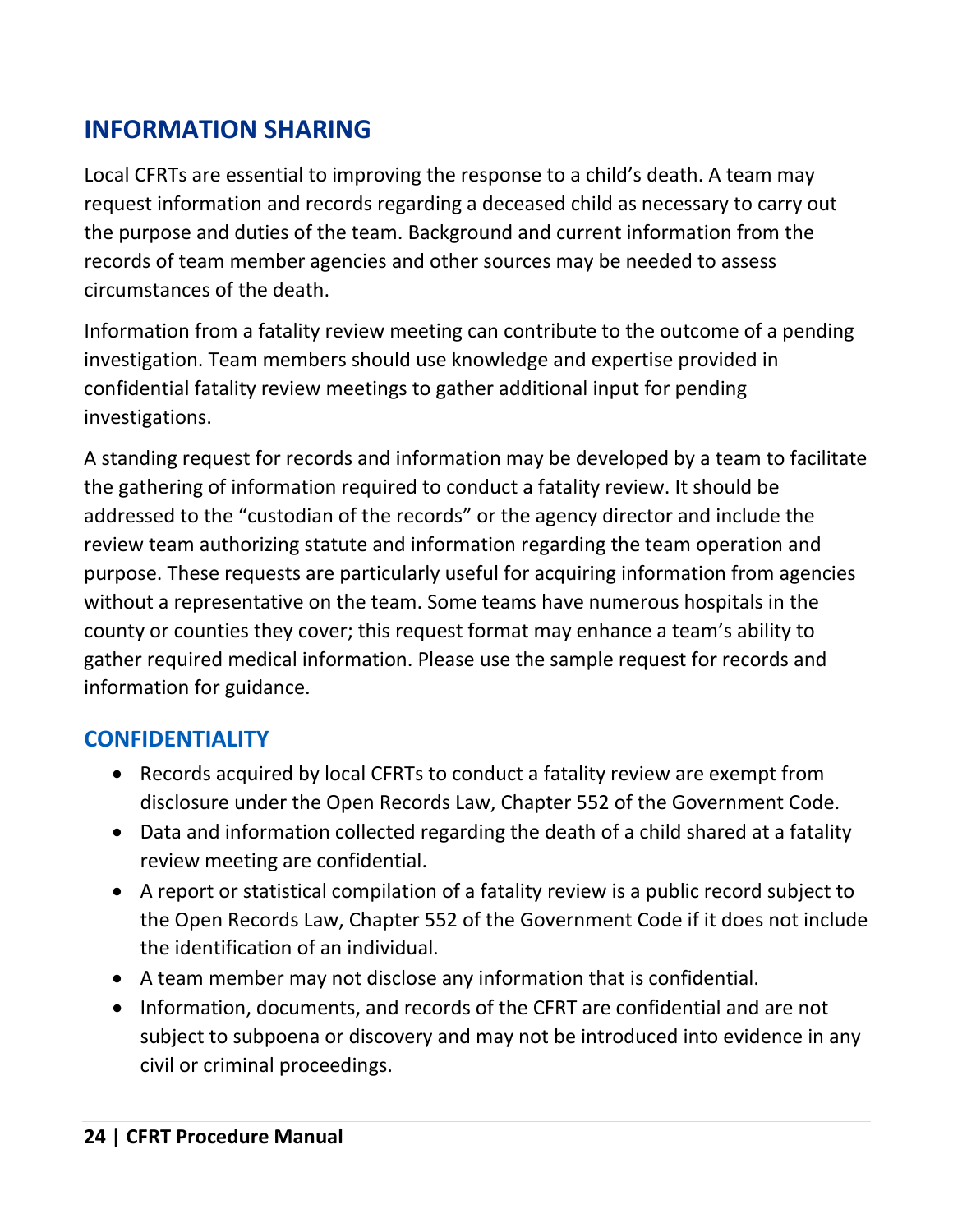- Information that would otherwise be available from other sources are exempt because they are included in a fatality review meeting.
- The CPS member of a team may not disclose information from Texas DFPS records that would identify an individual who reported an allegation of child abuse and neglect.

The confidentiality agreement is required to be signed by CFRT members and other meeting attendees and should be kept in each meeting's records by the presiding officer or team coordinator.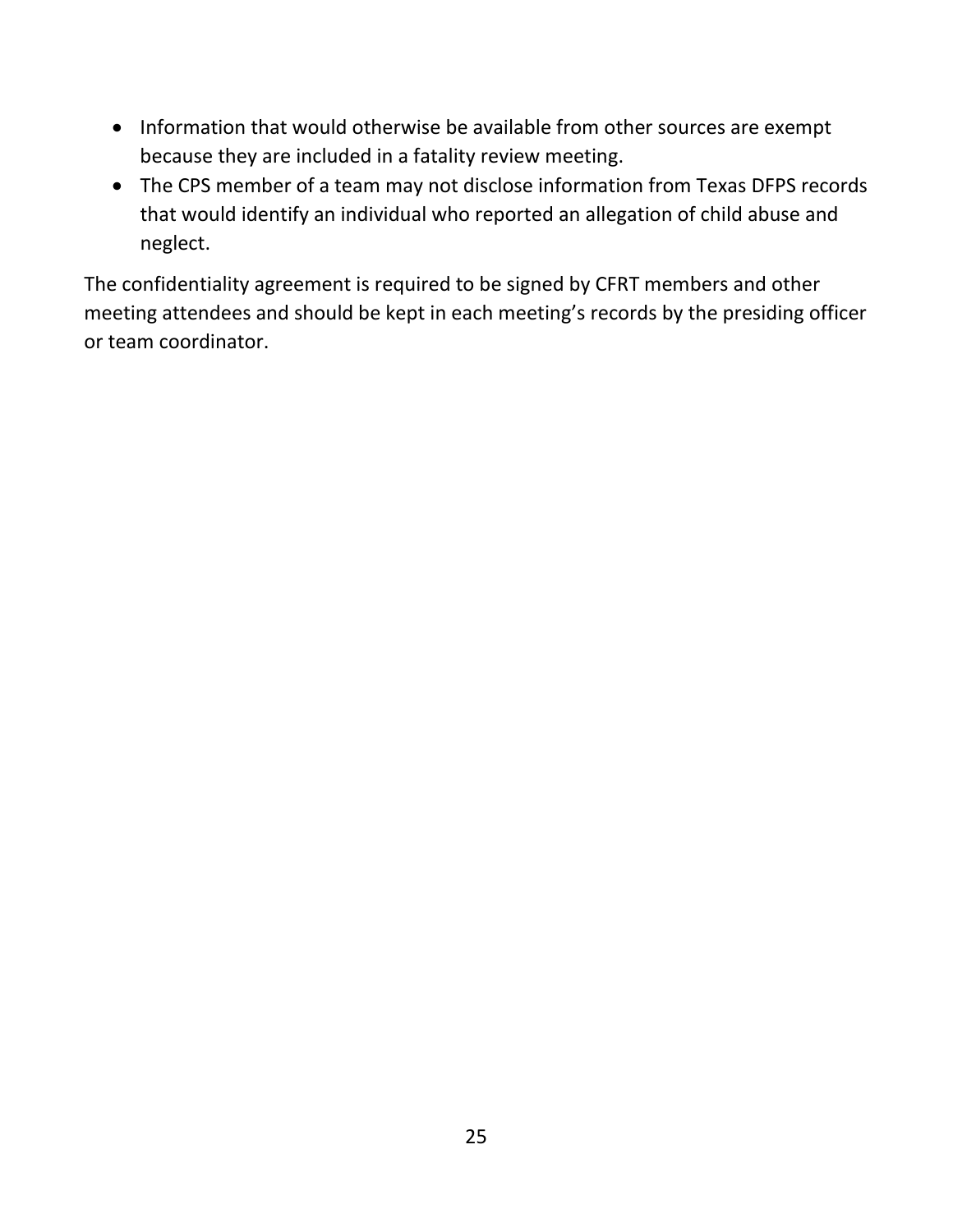# <span id="page-27-1"></span><span id="page-27-0"></span>**MEDIA RELATIONS**

It is important that local CFRTs establish an effective working relationship with the media. Involving the media is fundamental to the team's ability to promote public awareness and educate the public regarding child deaths.

As the team representative, the presiding officer may contact various local media and provide them with information regarding the establishment of the team, its purpose, and information about team operations. Any agency team member may make a public statement about the general purpose or nature of the child fatality review process if the statement does not identify a specific case or person. The presiding officer may continue to provide the media with statistics and reports relating to team activities. All information that is confidential, as specified by state statute, cannot be disclosed to the media. Frequently, the objectives and review process are misunderstood by representatives of the media. The presiding officer and CFRT members are responsible for reinforcing the concept of the team as "not a fault‐finding panel." Media are not allowed to attend local CFRT meetings but may attend SCFRT Committee meetings.

Interacting with media can serve as an essential component for the CFRT to accomplish its prevention strategies.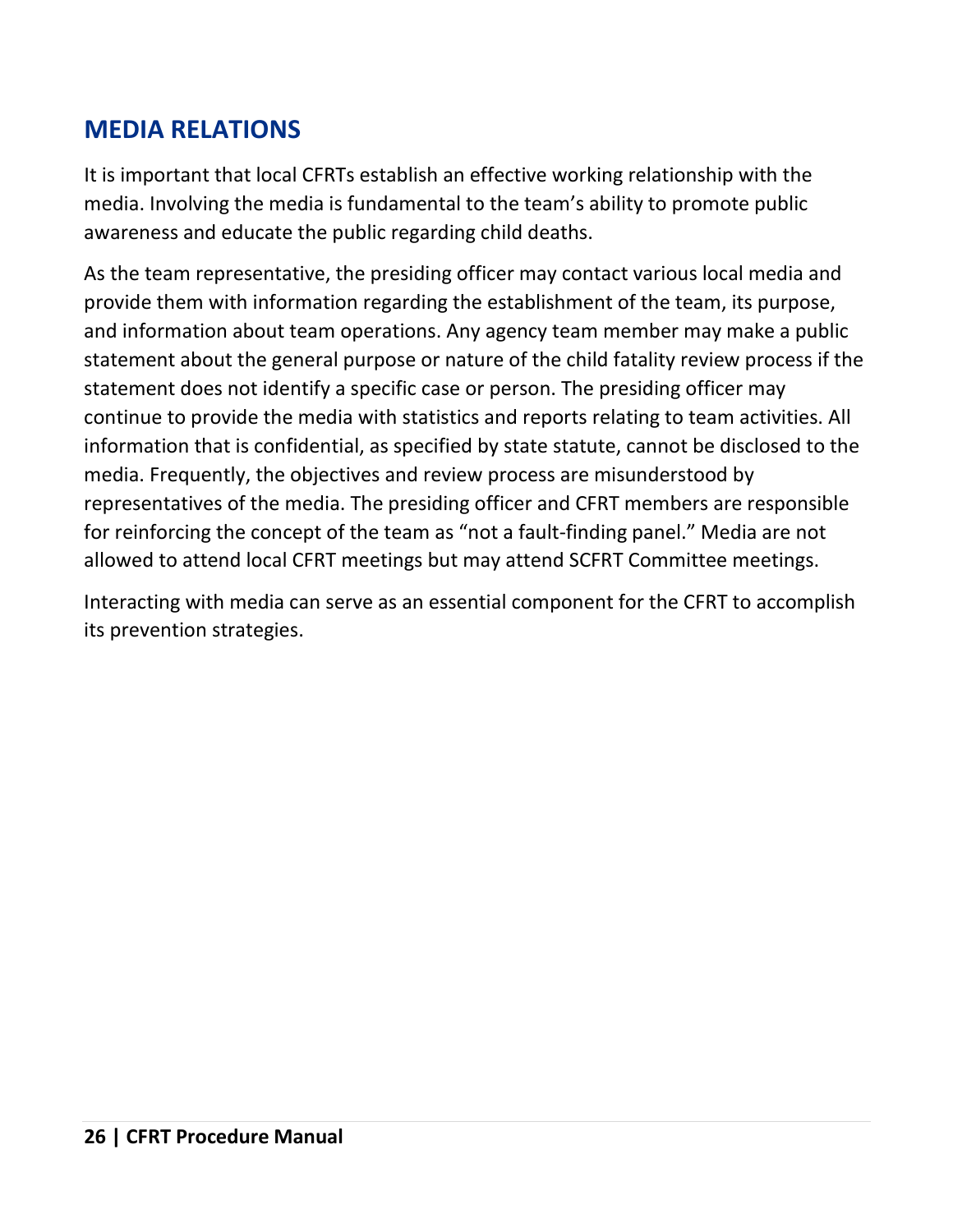# <span id="page-28-2"></span><span id="page-28-0"></span>**TEAM RESOURCES**

## <span id="page-28-1"></span>**SAMPLE INTERAGENCY AGREEMENT**

Team members should sign the interagency agreement when a new CFRT is formed or when a new member joins the team. If a new member joins the team, only the new member will need to sign the interagency agreement. The interagency agreement should be kept by the presiding officer or coordinator and a copy forwarded to the DSHS state injury prevention coordinator.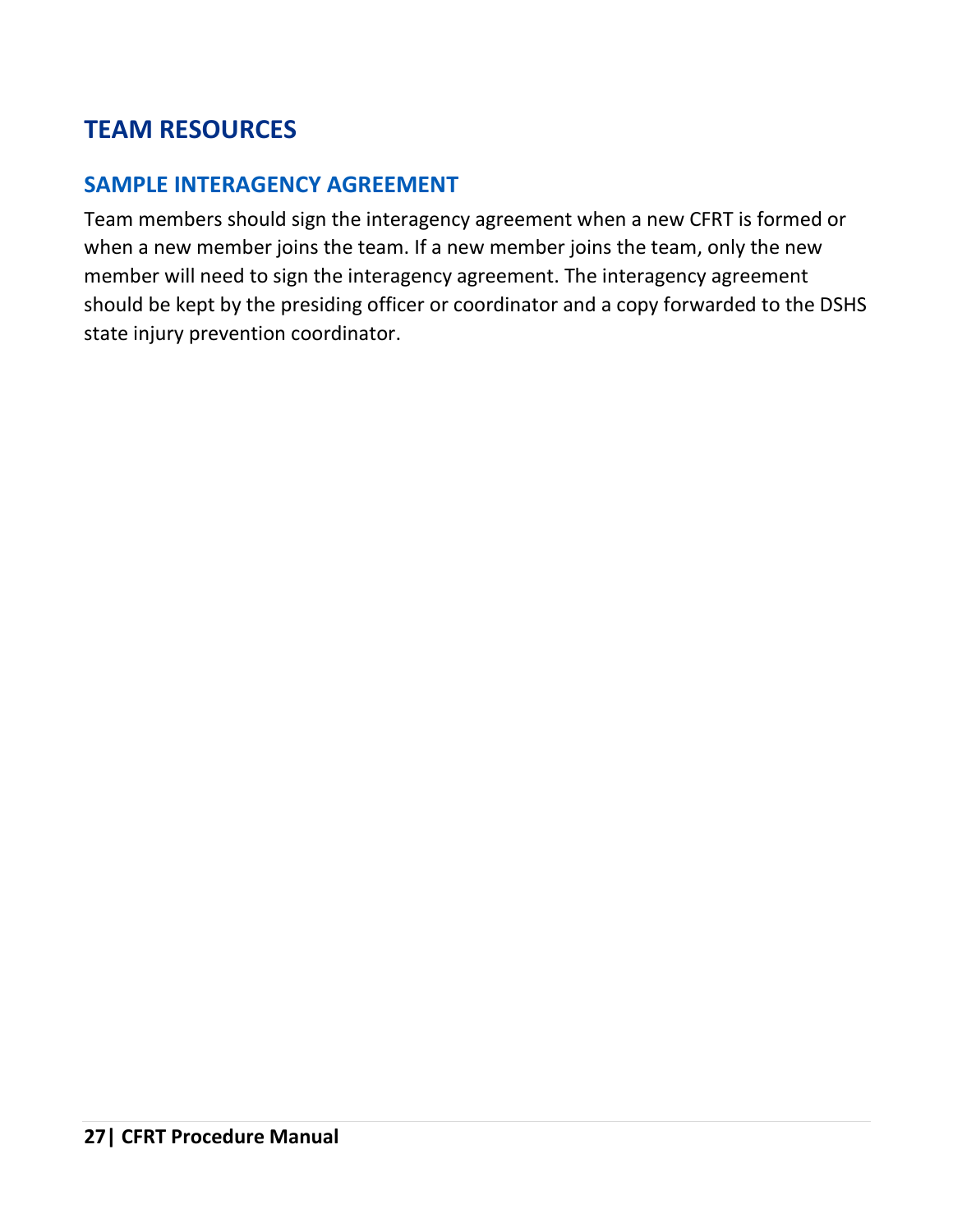# <span id="page-29-0"></span>**Sample Child Fatality Review Team Interagency Agreement**

| Name of CFRT:                                   |                                                 |
|-------------------------------------------------|-------------------------------------------------|
| This cooperative agreement is made<br>agencies: | between each of the following                   |
| <b>District Attorney's Office</b>               | <b>Medical Examiner/Justice of the</b><br>Peace |
| Name                                            | Name                                            |
| Signature                                       | Signature                                       |
| <b>Sheriff Department</b>                       | <b>DFPS- Child Protective Services</b>          |
| Name                                            | Name                                            |
| Signature                                       | Signature                                       |
| <b>Police Department</b>                        | <b>City/County Health Department</b>            |
| Name                                            | Name                                            |
| Signature                                       | Signature                                       |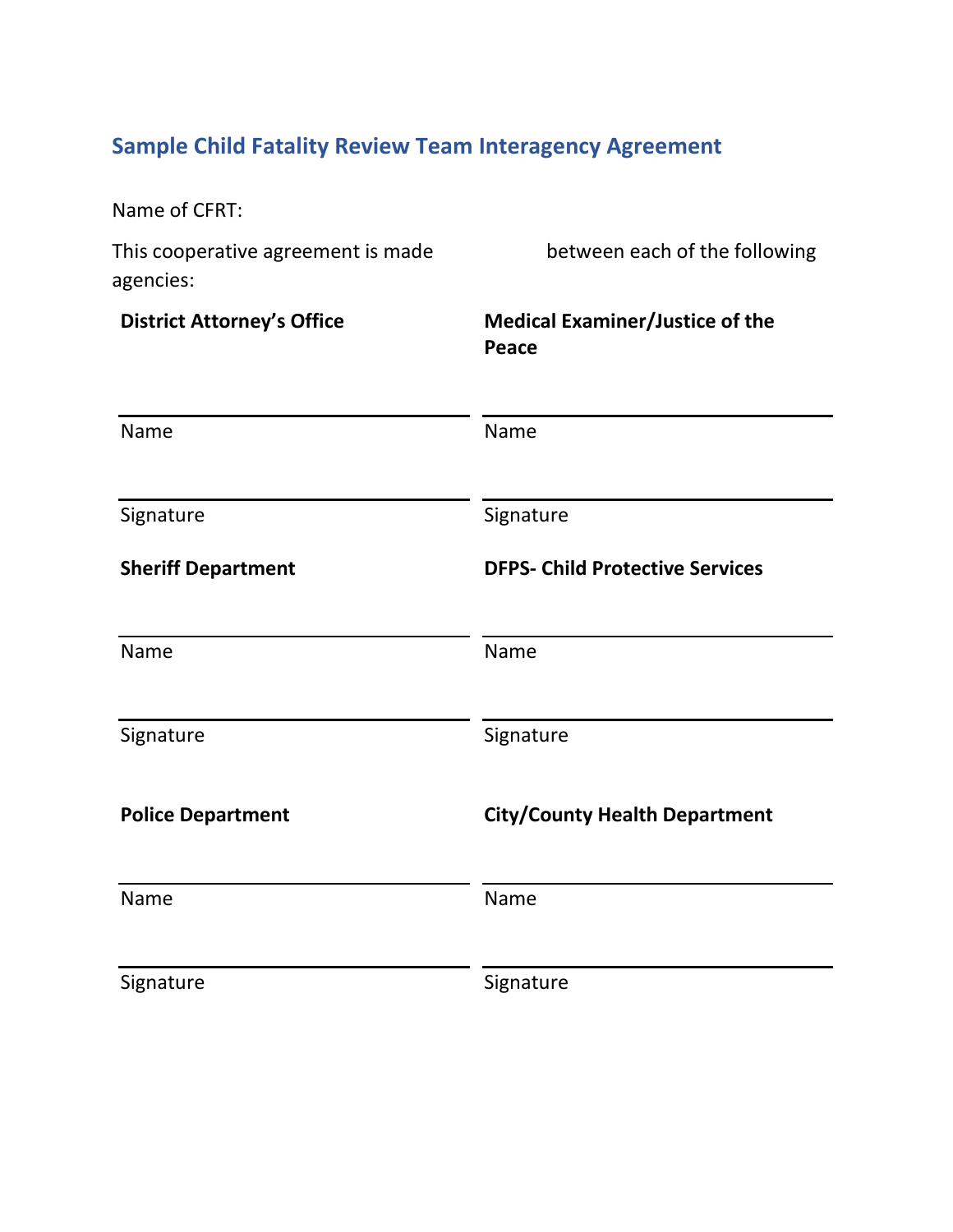Add Agency Name

| Name | Signature |
|------|-----------|

WHEREAS, the parties are vested with the authority to promote and protect the public health and safety and to provide services which improve the well‐being of children and their families.

WHEREAS, the parties agree that they are mutually served by the establishment of a multi‐agency, multi‐professional child fatality review team, and that the outcome of such reviews will be the identification of preventable child deaths and recommendations for intervention and prevention strategies.

WHEREAS, the objectives of a child fatality review team are agreed to be:

Promote cooperation, communication, and coordination among agencies involved in responding to child deaths.

- Assure the accurate inventory of child fatalities by age, location, cause, manner, and circumstance.
- Support adequate child death investigation and certification.
- Implement investigative guidelines and recommendations for child fatalities.
- Improve recognition of child deaths from abuse and neglect, genetic diseases, inadequate medical care, and public health dangers through analysis of patterns and trends in child fatalities.
- Enhance the general awareness of child deaths through the understanding of how and why children die.
- Identify system‐based impediments to child health and safety that, when removed, will ultimately reduce the number of preventable child deaths.
- Initiate local prevention efforts to reduce the number of preventable child deaths as indicated by team findings.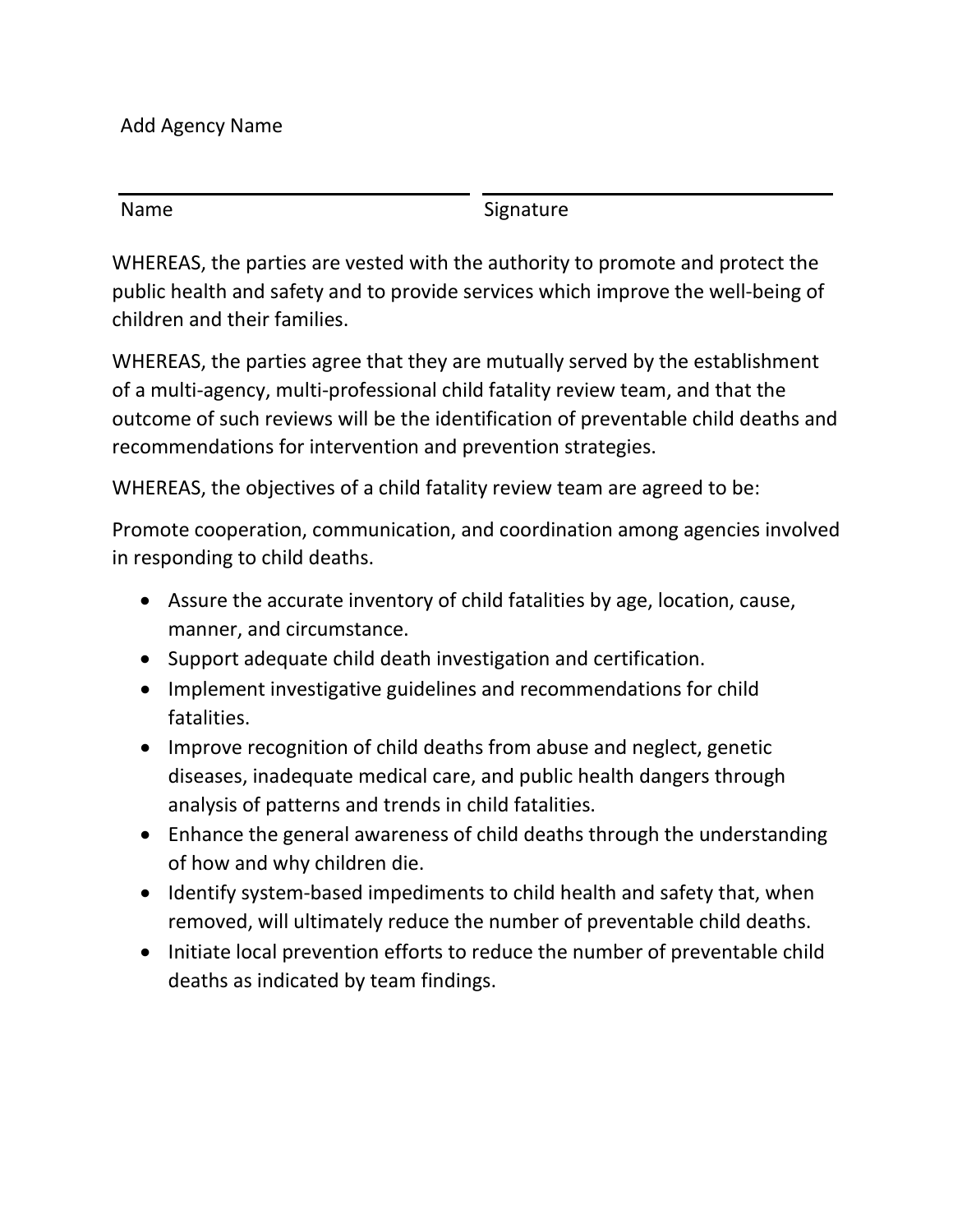WHEREAS, the parties agree the Child Fatality Review Team membership be comprised of, but not limited to, the following professionals:

- Criminal prosecutor
- Medical examiner/justice of the peace
- Physician
- Child protective services
- Sheriff
- Police
- Public health representative
- Mental health provider
- Child advocate
- EMS personnel
- Juvenile probation officer
- Domestic violence advocate

WHEREAS, the parties agree the review process requires case specific sharing of records and that confidentiality is inherent in many of the involved reports, there will be clear measures taken to protect confidentiality.

NOW THEREFORE, it is agreed that all team members will sign a confidentiality agreement which prohibits any unauthorized dissemination of information beyond the purpose of the review process. Data will be submitted by the team to the Texas Department of State Health Services where it will be maintained for the purpose of establishing a state central registry for child fatalities with standardized, non‐identified aggregate data from child fatality review teams throughout Texas.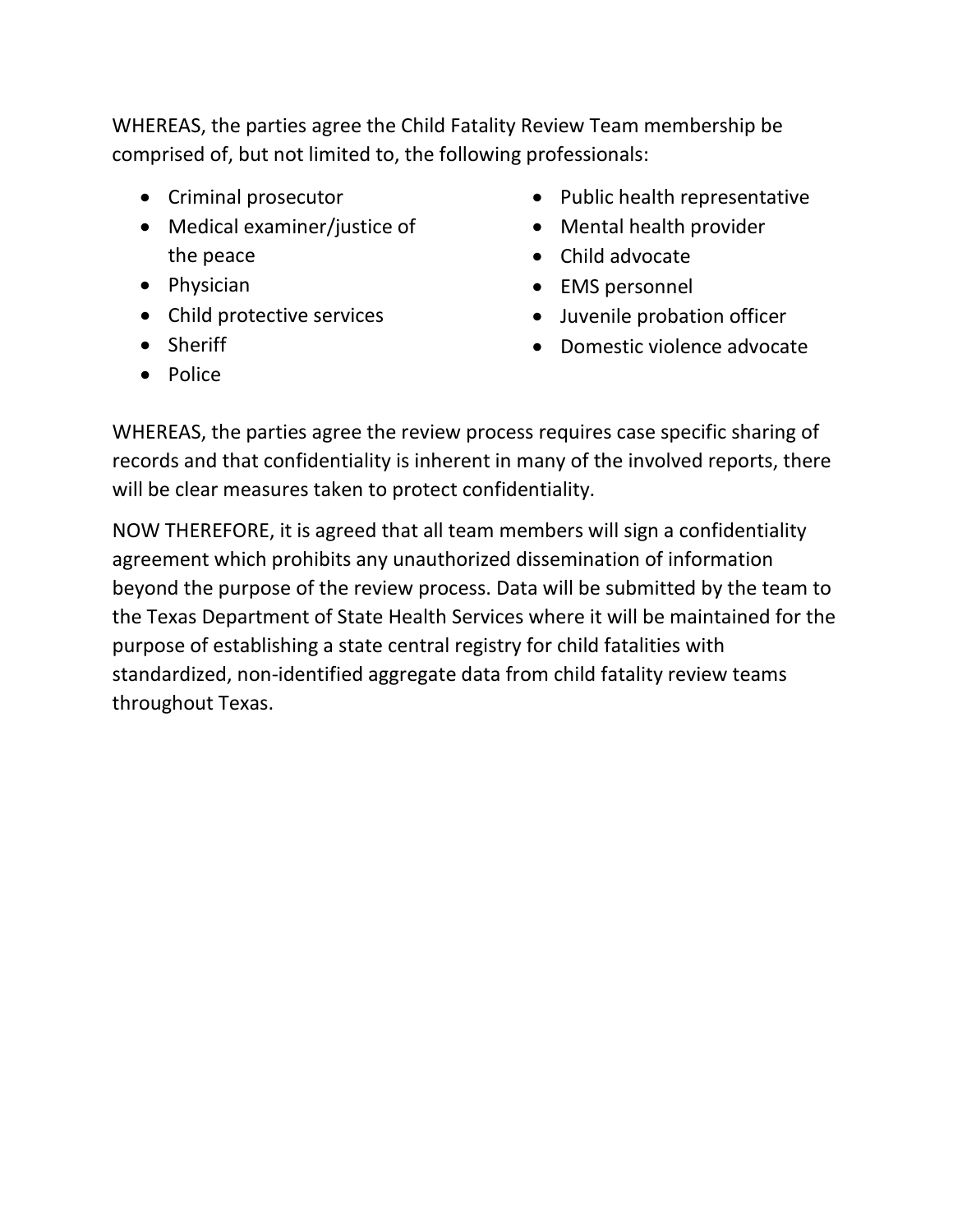# <span id="page-32-0"></span>**Sample Confidentiality Agreement Confidentiality Agreement**

The confidentiality agreement is signed by all CFRT members at each meeting.

| <b>Name of CFRT Member</b> | <b>Signature of CFRT Member</b> | Agency |
|----------------------------|---------------------------------|--------|
|                            |                                 |        |
|                            |                                 |        |
|                            |                                 |        |
|                            |                                 |        |
|                            |                                 |        |
|                            |                                 |        |
|                            |                                 |        |
|                            |                                 |        |
|                            |                                 |        |
|                            |                                 |        |
|                            |                                 |        |
|                            |                                 |        |
|                            |                                 |        |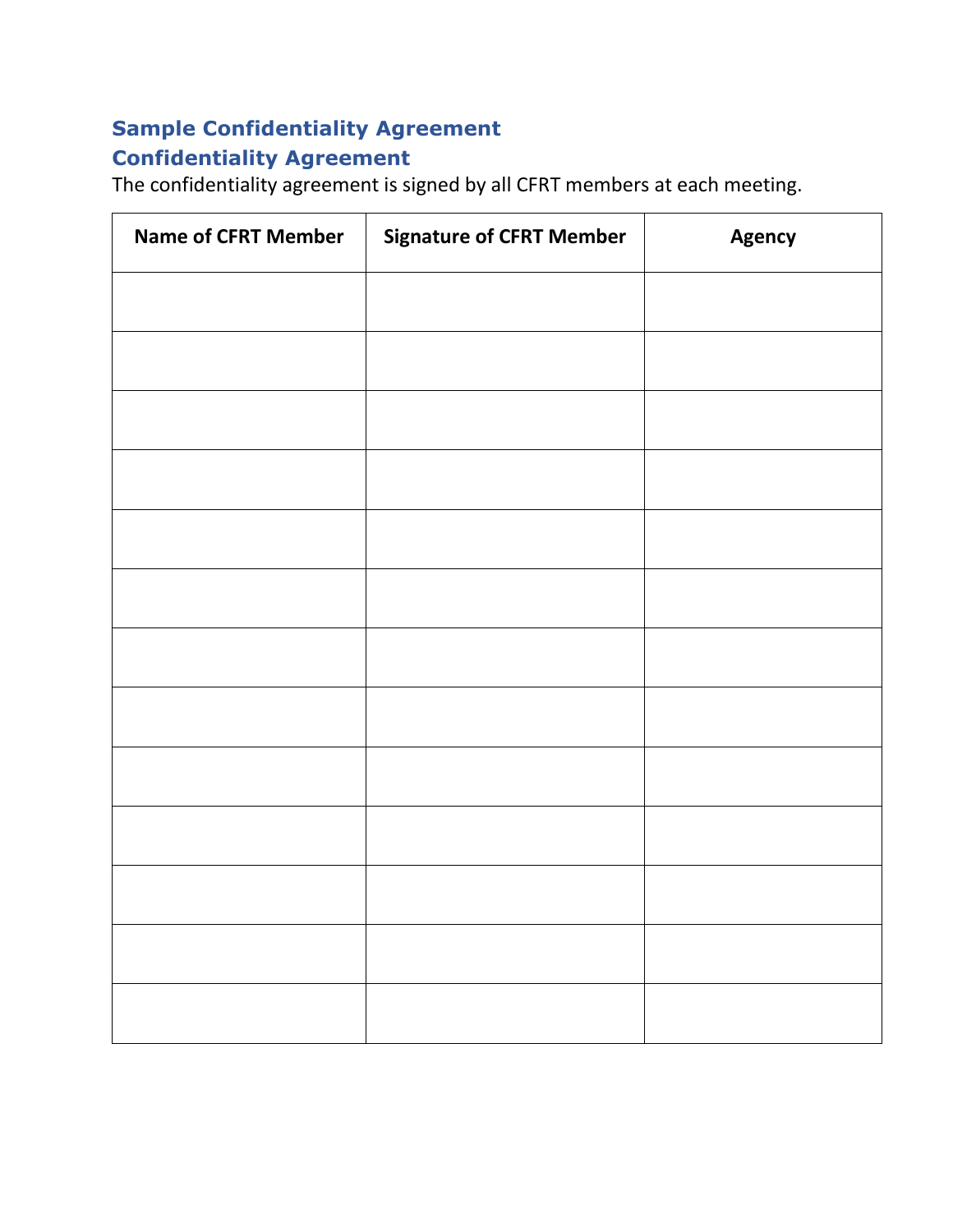# <span id="page-33-0"></span>**Sample Request for Records Form**

This form may be used by a CFRT to facilitate the gathering of information required to conduct a fatality review.

| Name of CFRT  | Date                            |
|---------------|---------------------------------|
| $C/O$ Name    |                                 |
| Address       | <b>Recipient Name</b>           |
| Phone         | <b>Recipient Title</b>          |
| Fax           | <b>Recipient Organization</b>   |
| Email address | <b>Recipient Street Address</b> |
|               | Residence city, state, ZIP      |

#### **REQUEST FOR RECORDS**

Dear Colleague:

Child Fatality Review Teams (CFRTs) are multi-disciplinary, multi-agency working groups that review child deaths on a local level from a public health perspective. In 1995, Texas enacted legislation establishing the State Child Fatality Review Team Committee (SCFRT) and authorizing counties to form local and regional CFRTs. By reviewing circumstances surrounding child deaths, teams identify prevention strategies that will decrease the incidence of preventable child deaths.

We are currently scheduled to review the following case:

Name Date of Birth Date of Death Resident Address Residence city, state, ZIP Mother's Name

We request that you furnish us a copy of the following records you might have pertaining to the child:

History and physical

Discharge summary

☐ Investigative report

Emergency Department record

**EMS Run sheet** 

You may legally furnish such records to us, in response to this request, pursuant to Section 264.509, Texas Family Code: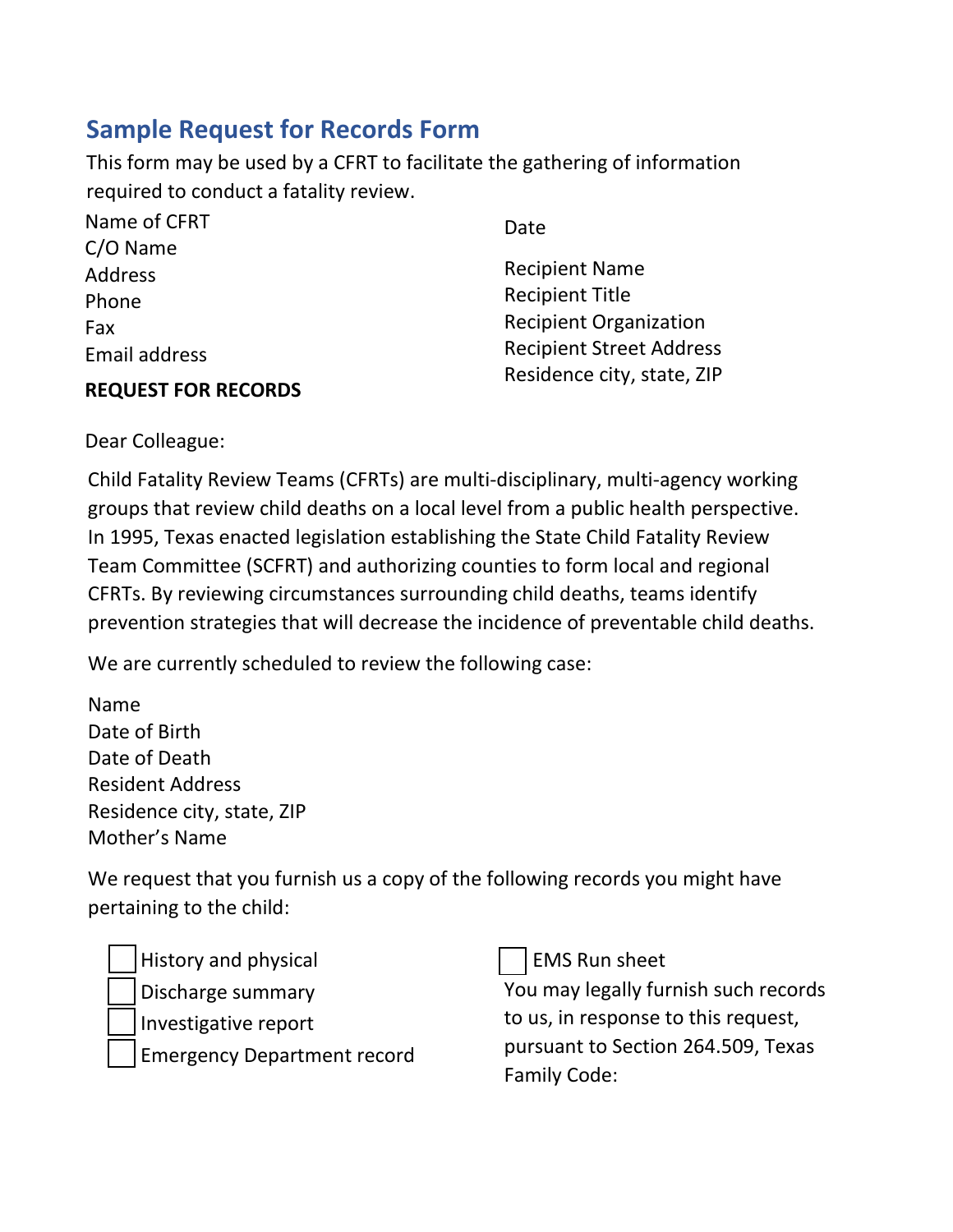Sec. 264.509. ACCESS TO INFORMATION.

(a) A review team may request information and records regarding a deceased child as necessary to carry out the review team's purpose and duties. Records and information that may be requested under this section include:

(1) medical, dental, and mental health care information; and

(2) information and records maintained by any state or local government agency, including:

(A) a birth certificate;

(B) law enforcement investigative data;

(C) medical examiner investigative data;

(D) juvenile court records;

(E) parole and probation information and records; and

(F) child protective services information and records.

(b) On request of the presiding officer of a review team, the custodian of the relevant information and records relating to a deceased child shall provide those records to the review team at no cost to the review team.

If you need additional information about the Team or the case under review, please contact me. Thank you for your cooperation.

Sincerely,

Presiding Officer **Child Fatality Review Team**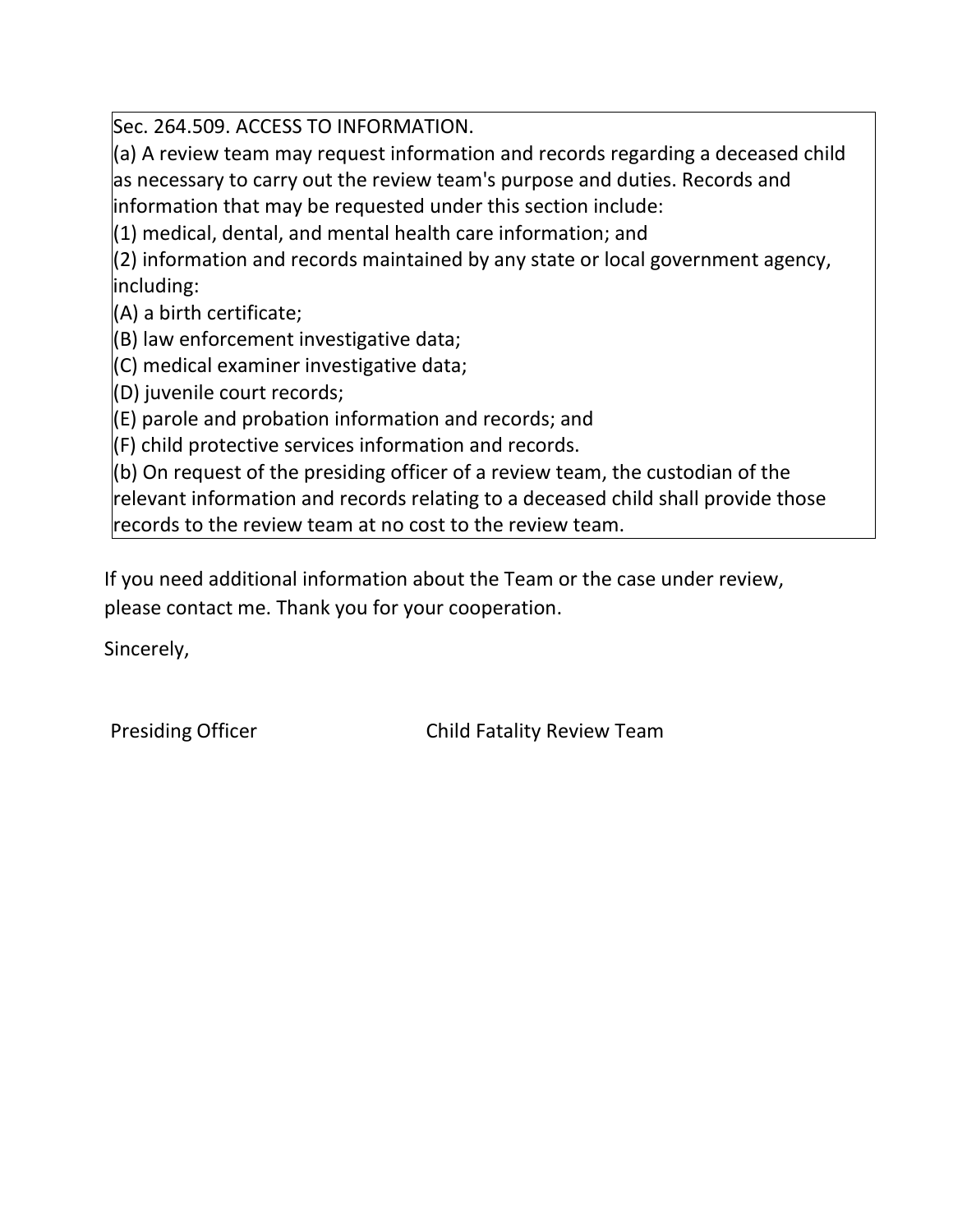# <span id="page-35-2"></span><span id="page-35-0"></span>**PREVENTION RESOURCES**

To assist with the development of these efforts, local, state, and national programs that address specific prevention needs for the health, safety, and well‐being of children and families are available to all teams (see the resource list below). These programs exist in both the public and private sector and may be sponsored by various religious, community, professional and/or government organizations. Some are short‐term projects with temporary funding. Others are established programs with documented results and a proven track record.

## <span id="page-35-1"></span>**THE SPECTRUM OF PREVENTION**

The Spectrum of Prevention is a tool for teams to use to implement a multi‐faceted approach to injury prevention initiatives.

| <b>Influencing Policy &amp;</b>   | Developing strategies to change laws and                                |
|-----------------------------------|-------------------------------------------------------------------------|
| <b>Legislation</b>                | policies to influence outcomes                                          |
| <b>Changing Organizational</b>    | Adopting regulations and shaping norms to                               |
| <b>Practices</b>                  | improve health and safety                                               |
| <b>Fostering Coalitions &amp;</b> | Convening groups and individuals for broader                            |
| <b>Networks</b>                   | goals and greater impact                                                |
| <b>Educating Providers</b>        | informing providers who will transmit skills and<br>knowledge to others |
| <b>Providing Community</b>        | Reaching groups of people with information and                          |
| <b>Education</b>                  | resources to promote health and safety                                  |
| <b>Strengthening Individual</b>   | Enhancing an individual's capability of preventing                      |
| <b>Knowledge &amp; Skills</b>     | injury or illness and promoting safety                                  |

Adapted from Cohen L, Swift S. The spectrum of prevention: developing a comprehensive approach to injury prevention. Injury Prevention. 1999;5:203-207. For more information, please see: https://www.preventioninstitute.org/tools/spectrumprevention-0.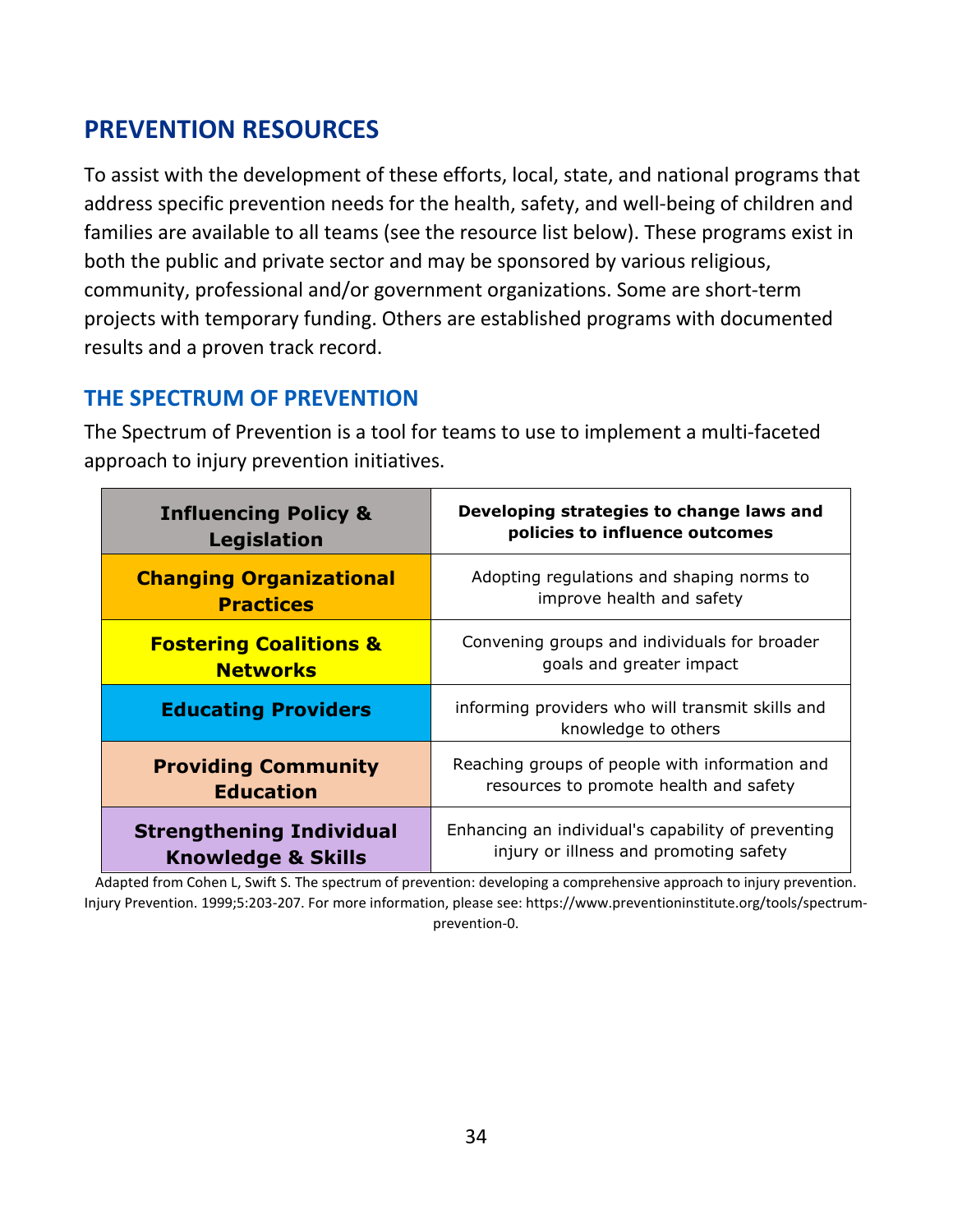## <span id="page-36-0"></span>**Child Fatality Review Team Prevention Recommendations Template**

This template should be used by Child Fatality Review Teams (CFRTs) to outline CFRT recommendation(s) and their justification.

| Team | Recommendation | Justification |
|------|----------------|---------------|
|      |                |               |
|      |                |               |
|      |                |               |
|      |                |               |
|      |                |               |
|      |                |               |
|      |                |               |
|      |                |               |
|      |                |               |
|      |                |               |
|      |                |               |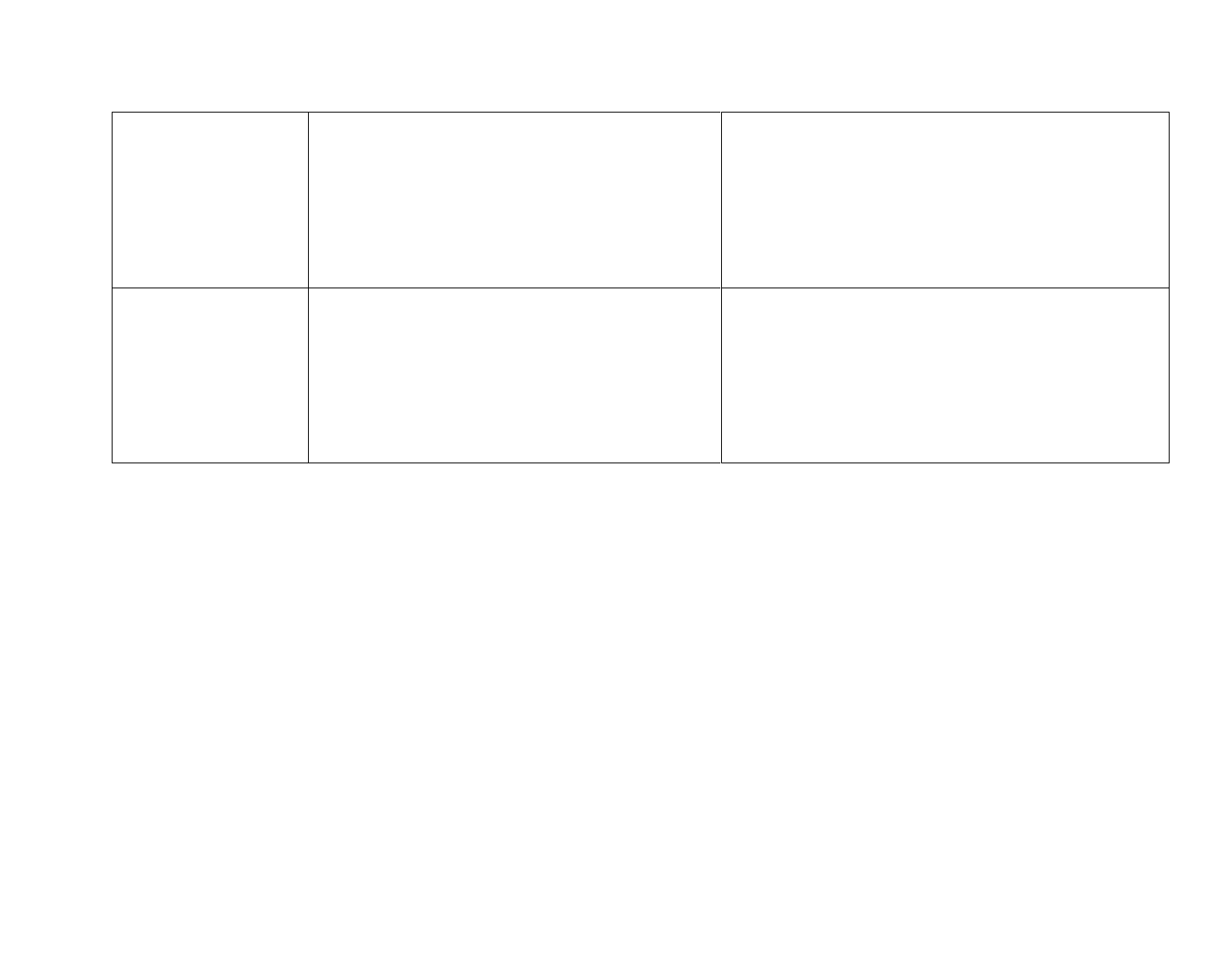# **General Information**

The Texas Department of State Health Services (DSHS) Maternal and Child Health Unit comprises three branches. The following three branches aim to improve the health of women of childbearing age, infants, children, adolescents, and children with special health care needs as well as prevent injury and death to Texans through surveillance and data-driven support.

- **Healthy Texas Mothers and Babies Branch** focuses on parents-to-be, new parents, and infants.
- **Child and Adolescent Health Branch** focuses on children ages 1-12 and adolescents ages 10-24 including children and youth with special health care needs.
- **Office of Injury Prevention** gathers data to prevent injury and death to Texans through surveillance and data-driven support.

#### **Our Goals**

DSHS' Maternal and Child Health work is advanced through collaboration; partnerships with national and state agencies, organizations, and universities; and surveillance of injury and fatality to inform programming. The goal of these collaborations is to harness the expertise of multidisciplinary professionals who share an interest in optimizing health and reducing preventable injury throughout all Texas populations.

## **Our Mission**

Maternal and Child Health coordinates efforts that address different levels of health prevention and promotion. We use proven strategies, data, and research to:

- Increase health-promoting behaviors
- Strengthen professional support
- Improve community systems
- Reduce the barriers to healthy lifestyle choices
- Ensure professionals use data and research to make decisions that will improve safety and health

## **Contact Information**

#### **Child Fatality Review Team**

Texas Department of State Health Services 1100 West 49th Street Mail Code 1922 Austin, Texas 78756

Fax: 512-776-7658 cfrt@dshs.texas.gov *dshs.texas.gov/mch/cfrt*

Phone: 512-776-7373



**Texas Department of State Health Services**